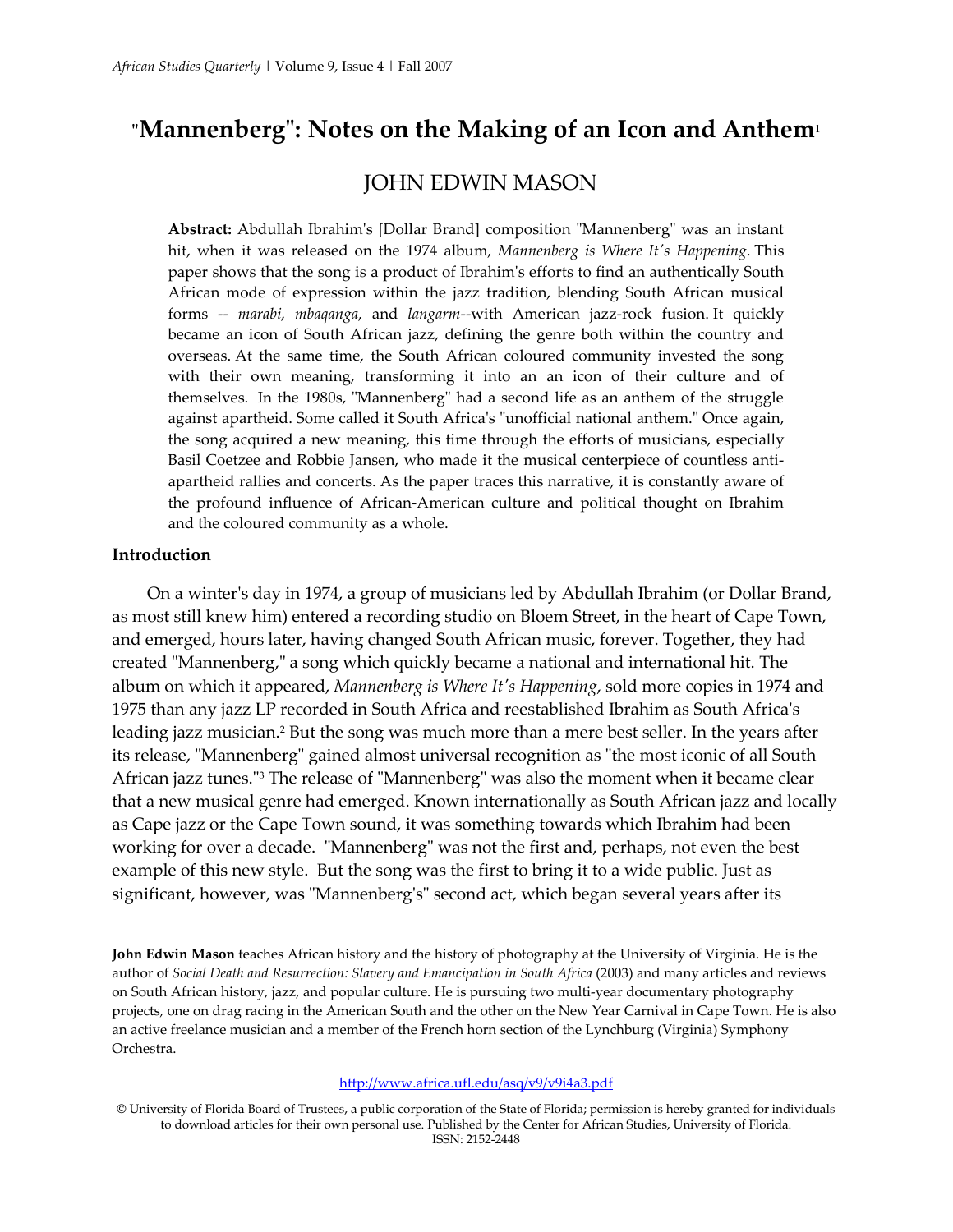release. During the climax of the anti-apartheid struggle in the 1980s, many South Africans embraced it as "a popular metaphor for all the townships where trouble brewed.["4](http://www.africa.ufl.edu/asq/v9/v9i4a3.htm#_edn4) Giving voice to the dreams of the dispossessed, it was the sound of freedom or, as many called it, South Africa's "unofficial national anthem.["5](http://www.africa.ufl.edu/asq/v9/v9i4a3.htm#_edn5)

The idea that "Mannenberg" the best-seller would someday metamorphose into "Mannenberg" the struggle anthem would have surprised anyone who heard it in 1974. Its struggle credentials are by no means obvious. It is a song with few words, a lilting melody, and a gentle, hypnotic groove. There is, seemingly, nothing angry about it, nothing that would inspire people to stand up to the teargas, whips, and bullets of the apartheid state. And, yet, it did just that. The "Friday night song" became an anthem.<sup>6</sup> This transfiguration was, in part, a function of the song's inherent beauty and Ibrahim's association with it. But more importantly, it was the work of Basil Coetzee and Robbie Jansen, two of the musicians who recorded the tune with Ibrahim on that day in 1974. They made the hit an anthem by placing it at the musical center of countless anti-apartheid rallies, demonstrations, and benefit concerts throughout the 1980s. When Coetzee or Jansen played "Mannenberg," musicians flooded the stage to jam, and evoked a collective response, a kind of politically charged ecstasy, from everyone present. The song's popularity and the political context within which it was being played allowed the musicians to create moments of intense emotion and solidarity, making the song, in the words of an anti-apartheid newspaper, "a symbol of our hardship.["7](http://www.africa.ufl.edu/asq/v9/v9i4a3.htm#_edn7) This, then, is a story about one song with two lives.<sup>8</sup>

#### MODERN JAZZ

We begin with Abdullah Ibrahim, the man credited with composing "Mannenberg" and leader of the recording sessions that put the song on vinyl. He was born Adolphus "Dollar" Brand, in Cape Town in 1934. In many ways, he reflects that city's polyglot nature. His ancestry is mixed, making him "coloured," in the South African scheme of things, a member of Cape Town's largest racial community and one with a rich musical heritage. Yet his musical influences cut across vast distances of time and space. His mother played the piano in a local congregation of the African Methodist Episcopal Church [AME], a black American denomination that had sent missionaries to South Africa in the late nineteenth century. She encouraged his early enthusiasm for music, and, indeed, the stately chord progressions of the AME hymnal have provided much of the harmonic foundation for his music ever since.<sup>9</sup> By the time he reached his mid-twenties, he had mastered virtually all the popular musics of the day, having apprenticed in Cape Town and Johannesburg with African jazz bands, playing *marabi*, *mbaqanga*, and American jazz standards, and with coloured *langarm* dance bands, which relied on waltzes, foxtrots, and South African styles such as *vastrap* and *ticky-draai*. Immensely talented, he had quickly become one of the leading figures in the flourishing Cape Town and Johannesburg jazz communities[.10](http://www.africa.ufl.edu/asq/v9/v9i4a3.htm#_edn10)

In 1959, Ibrahim, Kippie Moeketsi, Hugh Masekela, Jonas Gwangwa, Johnny Gertze, and Makaya Ntshoko formed the Jazz Epistles. It was a diverse group--Coloureds and Africans, local heros and relative unknowns, men from Cape Town and from Johannesburg--united by their allegiance to modern jazz. The Epistles emulated New York-based African-American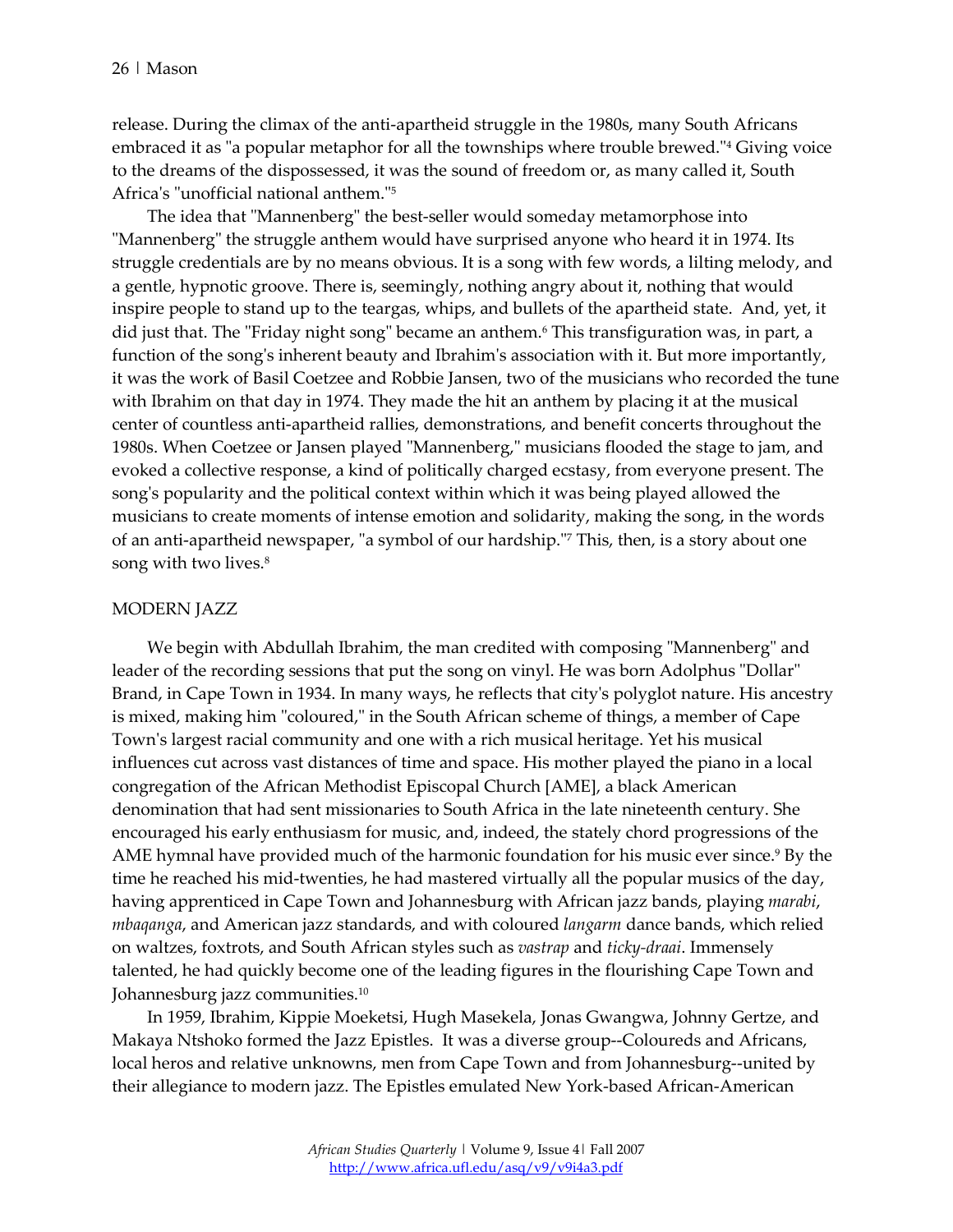musicians, such as Thelonius Monk, Dizzy Gillespie, and Charlie Parker, whose music constituted a substantial part of their repertory, as did their own compositions[.11](http://www.africa.ufl.edu/asq/v9/v9i4a3.htm#_edn11) Although the Epistles were neither the first nor the only South Africans to play modern jazz, most observers at the time and since have called them the most influential. Moeketsi, the leading saxophonist of the era, called it "the best band I ever played in.["12](http://www.africa.ufl.edu/asq/v9/v9i4a3.htm#_edn12) Although modern jazz (or bebop) formed the basis of the group's repertory, Ibrahim, at least, drew on local musical idioms in private. Masekela, for instance, recalls that Ibrahim "often regaled" fellow musicians "with folk songs from Cape Town's colored [sic] minstrel carnival.["13](http://www.africa.ufl.edu/asq/v9/v9i4a3.htm#_edn13) *Drum* magazine described a late night party at which he mimicked Elvis Presley, as well as coloured and African popular music.<sup>14</sup> In public, however, Ibrahim and the Epistles avoided local music. The single album that they released might as well have been recorded in New York or Detroit. The sound is pure bebop, pure modern jazz[.15](http://www.africa.ufl.edu/asq/v9/v9i4a3.htm#_edn15)

The Epistles, similarly inclined musicians, such as Chris McGregor, Cups Nkanuka, and Harold Jeptha (who were white, African, and coloured respectively), and their fans constituted what Valmont Layne calls a "hipster breakaway.["16](http://www.africa.ufl.edu/asq/v9/v9i4a3.htm#_edn16) They defined themselves in opposition to conventional South African society, whether black or white. They were urbane and cosmopolitan; they flouted South Africa's racial etiquette and, more crucially, its racial laws; they were self-consciously bohemian. This small interracial community of musicians and fans, arising in Cape Town, and to a lesser extent, in Johannesburg, emulated American beboppers and beatniks[.17](http://www.africa.ufl.edu/asq/v9/v9i4a3.htm#_edn17) *Drum* magazine, which throughout the 1950s and early 1960s chronicled all that was hip, played along, asking whether Ibrahim was "crazy," a "genius," or a "beatnik."<sup>18</sup> While acknowledging that Moeketsi was "a great and devoted musician," it called him "the problem child of music, the naughty Puck with a profound weakness for a shapely leg.["19](http://www.africa.ufl.edu/asq/v9/v9i4a3.htm#_edn19) More recent commentary follows the same pattern. David Coplan notes that Moeketsi not only tried to play like [Charlie Parker] but to dress, talk, and act like him. Kippie played the role of the harddrinking, irresponsible, arrogant jazz genius, damaging his reputation in both the black community and black show business, where the erratic, alienated hipster image seemed conceited, anti-social and amoral[.20](http://www.africa.ufl.edu/asq/v9/v9i4a3.htm#_edn20)

While modern jazz never attracted a large following, the musicians, intellectuals, writers, and activists who were among its fans ensured that its impact South African music, and on the culture generally, was substantial.

The Epistles and other South African modern jazz musicians shared more than songs, clothes, drugs, and booze with their American counterparts. They also shared their "continuous and rigorous attack on artistic convention," as well as its "alienation from society and antagonism toward its audience...["21](http://www.africa.ufl.edu/asq/v9/v9i4a3.htm#_edn21) Ibrahim, who fellow Cape Town pianist Vincent Kolbe remembers as "very serious" about his art and unconcerned with commercial success, made few concessions to his audience, sometimes telling "[a]nyone who doesn't like the music or can't understand this music, please leave!"<sup>22</sup> While South African jazz musicians generally avoided political activism, social alienation and musical inaccessibility are, as Brian Ward has noted, political statements in and of themselves, as are personal and sartorial style.<sup>23</sup> Those who see the Epistles as the very embodiment of the "New African["24](http://www.africa.ufl.edu/asq/v9/v9i4a3.htm#_edn24) (urban, urbane, and quasi-Americanized) have a point.<sup>25</sup> They were engaged in a kind of cultural guerilla warfare against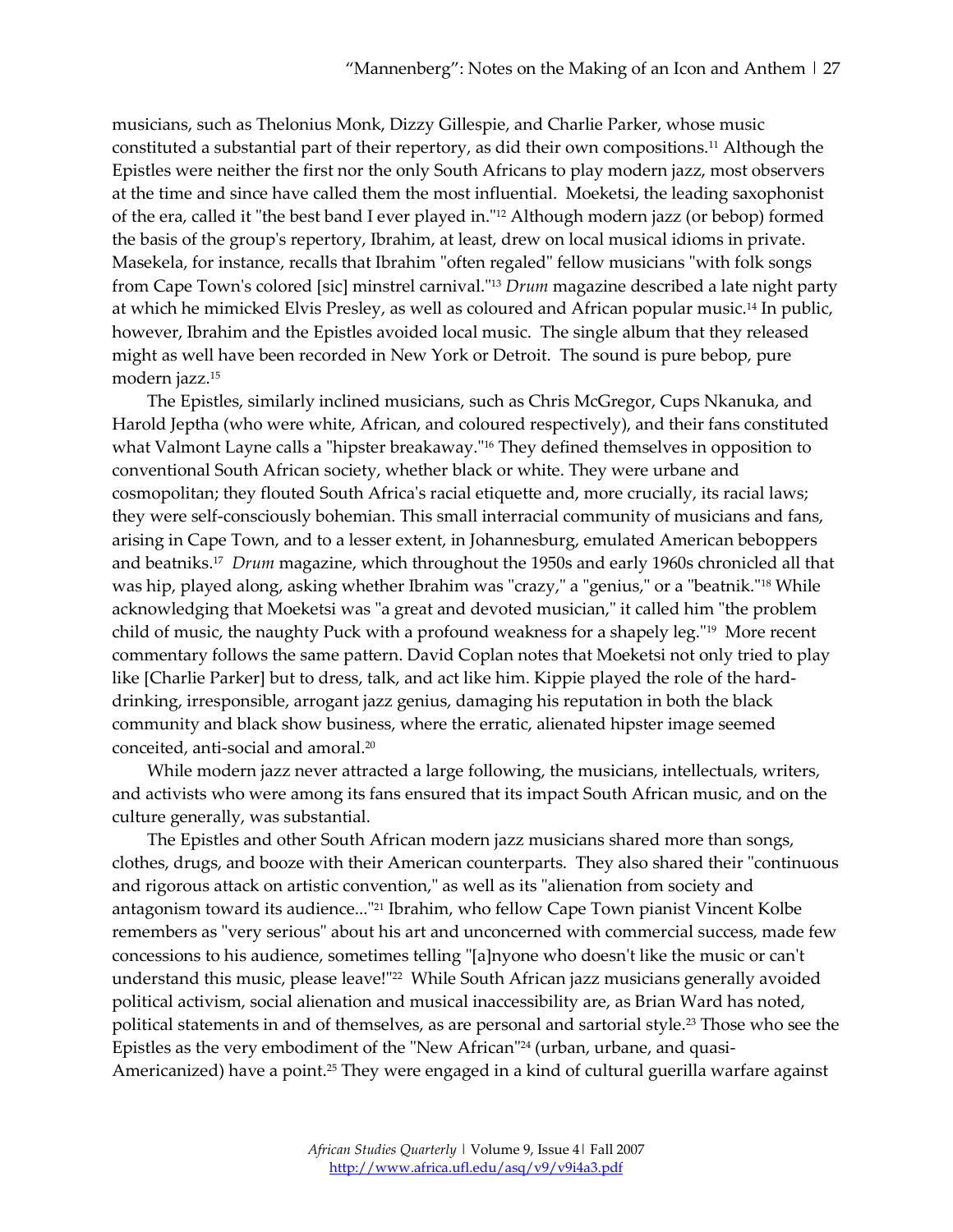the laws, values, and expectations of the apartheid state. As we shall see, the state certainly viewed them and their music with deep suspicion.

Politics and music built on alienation and inaccessibility have their limitations, of course. Most importantly, neither is likely to attract much of a following. The music's complexity drove some musicians and potential fans away, making it "the vehicle for a new form of self-expression" for only "a small handful" of South Africans.<sup>26</sup> Sammy Maritz, a Cape Town bassist who played with Ibrahim often, says that many musicians were "scared to play that music" and that those who did master it found it "difficult to transfer over to the people, the audiences.["27](http://www.africa.ufl.edu/asq/v9/v9i4a3.htm#_edn27) At the same time, its reliance on African-American styles and its reluctance to embrace local musical forms meant that many South Africans heard in it little that reflected their lives, histories, and cultures. This point was not lost on Ibrahim, even though it would be several years before he acted on it.

Despite its small audience, modern jazz perplexed the apartheid state, which attacked it (and less obscure jazz styles) relentlessly during the repression that followed the Sharpville massacre of March 196[0.28](http://www.africa.ufl.edu/asq/v9/v9i4a3.htm#_edn28) The police progressively shut down racially integrated nightclubs and enforced statutes which prohibited both black musicians from playing before white audiences and musicians of different races from performing together[.29](http://www.africa.ufl.edu/asq/v9/v9i4a3.htm#_edn29) Commercial pressures also undermined the jazz scene as consumers turned to rock and pop. Erza Ngcukana, a Cape Town jazz saxophonist, remembers that he "had to start playing in rock and roll bands to earn a living. It was horrible....["30](http://www.africa.ufl.edu/asq/v9/v9i4a3.htm#_edn30) The Jazz Epistles broke up, and, in 1962, Ibrahim left South Africa for Switzerland and, eventually, the United States.

#### NEW YORK

In the early 1960s, many South African musicians--black, white, and coloured--found themselves "pressured into exile, retirement, or an early grave.["31](http://www.africa.ufl.edu/asq/v9/v9i4a3.htm#_edn31) Ibrahim's exile was selfimposed and intermittent. He left South Africa in 1962, motivated, he has said, by artistic as well as political concerns. With the South African jazz scene dying, he felt creatively stifled. He was also, in his words, "subject to harassment and arrest, just like everybody else."<sup>32</sup> He settled briefly in Zurich with his wife-to-be, the singer Sathima Bea Benjamin. Not long afterward, Duke Ellington heard Ibrahim and his trio perform and was captivated. He immediately arranged for a recording session in Paris. The resulting album, *Duke Ellington Presents the Dollar Brand Trio*, marked the emergence of a major new talent on the international scene[.33](http://www.africa.ufl.edu/asq/v9/v9i4a3.htm#_edn33) Despite the musicians' South African origins, or, perhaps, because it was recorded for the American and European markets, the influence of Thelonious Monk and Ellington himself shapes the group's sound. Little about the music is particularly South African.<sup>34</sup>

By the mid-1960s, Ibrahim was living in New York City and had become acquainted with avant-garde exponents of free jazz, such as John Coltrane, Ornette Coleman, Don Cherry, Pharaoh Sanders, and Archie Shepp, and with beboppers such as Monk, Elvin Jones, and Max Roach. Although his income was as unsteady as any jazz musician's, he scored a number of professional successes. The *New York Times* published a glowing review of his Carnegie Recital Hall debut; the Rockefeller Foundation awarded him a grant to study composition with Hall Overton at the Juilliard School of Music; and, perhaps most impressively, he substituted for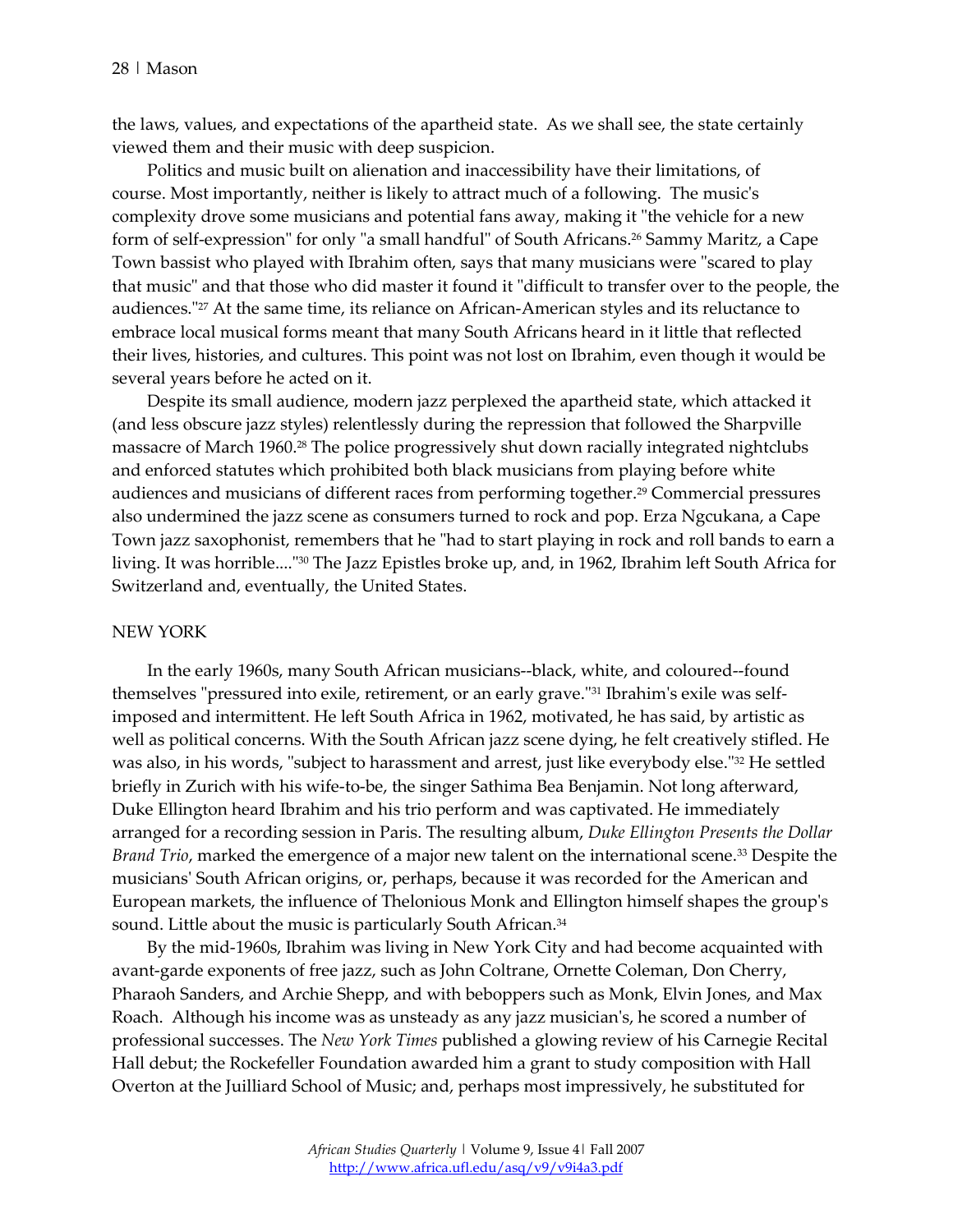Duke Ellington, playing piano with the Ellington orchestra on five occasions in 1966, while the grand old man was in Los Angeles working on the soundtrack for the film *Anatomy of a Murder*. [35](http://www.africa.ufl.edu/asq/v9/v9i4a3.htm#_edn35)

Ibrahim had arrived in the United States at a particularly heated moment in the life of the nation and, in particular, the African-American community. Although the slogan "Black Power" had been heard before, it truly entered the American political vocabulary on 16 June 1966, when Stokely Carmichael shouted the words at a rally in Greenwood, Mississippi[.36](http://www.africa.ufl.edu/asq/v9/v9i4a3.htm#_edn36) The slogan resonated with both political and cultural meanings. On the one hand, it signaled African-American's desire to "control their own lives, destinies, and communities.["37](http://www.africa.ufl.edu/asq/v9/v9i4a3.htm#_edn37) On the other, it was an "affirmation of a positive black culture and identity" that had to be respected and preserved[.38](http://www.africa.ufl.edu/asq/v9/v9i4a3.htm#_edn38) Among the manifestations of this new wave of cultural nationalism was the Black Arts Movement. The movement was an "awakening" of a loose coalition of artists, writers, and musicians, who were united by a common "belief in the positive value of blackness." Jazz was its music[.39](http://www.africa.ufl.edu/asq/v9/v9i4a3.htm#_edn39)

Or jazz was at least the music of many of the writers and activists who made up the intellectual brain trust of the movement. For them, jazz (especially free jazz, the more inaccessible the better) was "the blackest of the arts." Cultural nationalists celebrated the music of Coltrane, Coleman, Cherry, Sanders, and Shepp, among others, men who were some of Ibrahim's closest collaborator[s.40](http://www.africa.ufl.edu/asq/v9/v9i4a3.htm#_edn40) In an interview, Ibrahim remembered that "We were all like a close-knit unit. ...we were all friends.... We practiced for many hours a day with a vengeance.["41](http://www.africa.ufl.edu/asq/v9/v9i4a3.htm#_edn41) The musicians themselves understood the relationship between culture and politics. Miles Davis once said of Coltrane: "Trane's music... represented, for many blacks, the fire and passion and rage and anger and rebellion and love that they felt...."<sup>42</sup> Free jazz was certainly revolutionary, but it was deeply embedded in tradition as well. Musicians drew upon and celebrated the entire history of African-American music, from the spirituals, work songs, and blues of the nineteenth century to the contemporary soul and funk of James Brown and Aretha Franklin[.43](http://www.africa.ufl.edu/asq/v9/v9i4a3.htm#_edn43) In the midst of this cultural ferment was Abdullah Ibrahim, far from home and wondering what it all might mean for him and his music.

In South Africa, the "hipster breakaway" had had little time for South African music. Morris Goldberg, a jazz saxophone player and, at one time, a Cape Town hipster himself, remembered that "We were brainwashed....Everyone was trying to be like Americans....["44](http://www.africa.ufl.edu/asq/v9/v9i4a3.htm#_edn44) Even Ibrahim, who, as a young musician, had played *marabi* and *mbaqanga*, *vastrap* and *ticky-draai*, performed only American-style jazz when he led his own bands or played solo piano in concert[.45](http://www.africa.ufl.edu/asq/v9/v9i4a3.htm#_edn45) But Goldberg, who was living in New York at the same time as Ibrahim and who frequently performed with him, found that the experience of living within a foreign culture, in and of itself, led him to reexamine his South African musical roots. "The awareness of what we had indigenously came slowly," he said, "when I was here [in New York City]."<sup>46</sup> Ibrahim would have experienced a similar sense of displacement as Goldberg. But Goldberg, a white man, was not caught up in the black nationalist and revolutionary currents that swirled around Ibrahim. The questions that Ibrahim faced were more urgent. What, he would have wanted to know, were his blues? What were his spirituals? What were his roots?

Ibrahim answered these questions with a little cultural nationalism of his own. He began to incorporate coloured and African popular music and folk idioms in his own compositions. His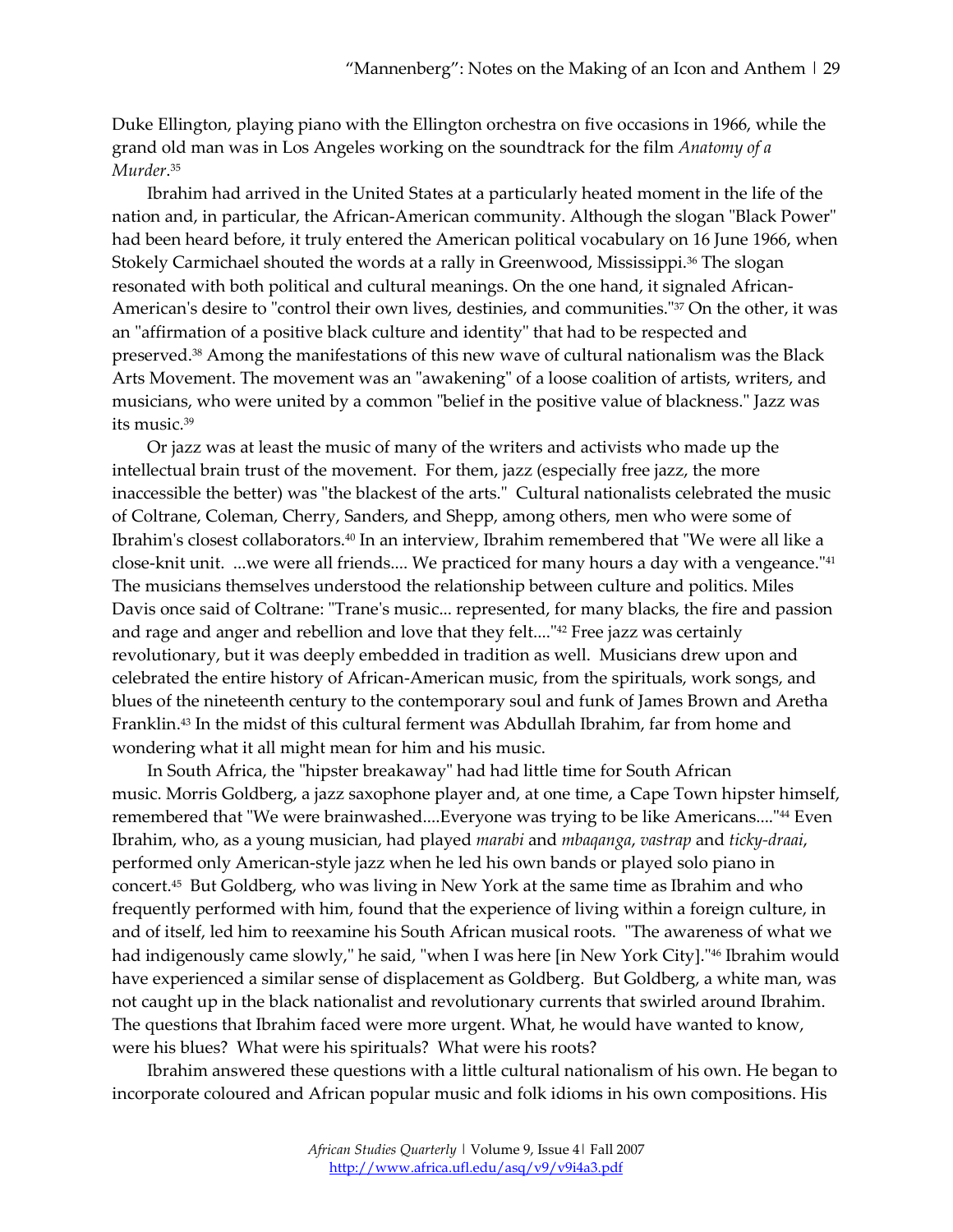1967 concert at Carnegie Recital Hall is a case in point. Writing in the *New York Times*, John S. Wilson described Ibrahim (or Dollar Brand, as he was billed), as a musician "who mixes a strong instinct for jazz with his native musical heritage." In his music, Wilson heard "echoes of Duke Ellington and a wry touch of Thelonious Monk. But Mr. Brand kept getting back to the insistent rhythms, the dancing figures, and the chantlike melodic lines that derive from Africa.["47](http://www.africa.ufl.edu/asq/v9/v9i4a3.htm#_edn47) Goldberg, who joined Ibrahim for part of the concert, remembered that "the influences started in Cape Town.["48](http://www.africa.ufl.edu/asq/v9/v9i4a3.htm#_edn48)

Writing about a year later, after his return to South Africa, Ibrahim offered his own account of the concert. "After the first minute," he wrote, "everything fell into place." For him, the concert had been an extended improvisation on the historical experience of black South Africans and of the coloured people of Cape Town, in particular.

Everything flooded back. I played through District Six, up Hanover Street, Doug Arendse's little place in Caledon Street, the Coon Carnival, Windemere, children's songs, up Table Mountain, through the hills of Pondoland, my mother, father, sisters, brothers -- everything.<sup>49</sup>

The history he evoked was both celebratory and tragic. The District Six neighborhood, abutting downtown Cape Town, had once been the spiritual heart of coloured South Africa, a symbol of resilience and creativity in the face of racial oppression. By the middle of the 1960s, it had become a symbol of the apartheid state's grotesque social engineering. At the time of the concert, the state was bulldozing its buildings and relocating its people to new townships, such as, yes, Manenburg, on the outskirts of city.<sup>50</sup> The Coon Carnival, a mostly coloured and mostly working-class festival, traces its origins to, among other things, commemorations of the abolition of slavery, in the first half of the nineteenth century, and to the impact of visiting American blackface minstrel troupes, in the second half of that century.<sup>51</sup> It was the Coons, as they were and are called, who sang the folk songs that Hugh Masekela remembers Ibrahim singing to his friends in private settings, although never on stage. $52$  Table Mountain and the hills of Pondoland were both shorthand for a landscape that is part of a Cape Town identity, in the first instance, and an African one, in the second.

Ibrahim's cultural nationalism was both specifically coloured and more broadly black South African. It aligned itself with the coloured and African working classes and embraced their cultures. He was slowly moving away from the abstract free jazz of the African-American avant-garde and toward a more accessible musical vocabulary. This was, in part, a matter of sheer expedience. "It got to the point where you couldn't eat; nobody wanted to listen.["53](http://www.africa.ufl.edu/asq/v9/v9i4a3.htm#_edn53) But it was also a political gesture. Concerned that his music had become too esoteric, he had begun to employ a musical language that was rooted in the working-class and traditional cultures of the South Africa. In this he had more in common with Miles Davis, who, by the late 1960s, was exploring African-American popular music, than with his erstwhile free jazz colleagues. Ibrahim was not pandering to his audience. He employed the language of popular music, but, in New York, he did not produce pop. Demanding the audience's undivided attention for nearly an hour, he was, first and foremost, an artist and not yet particularly accessible.<sup>54</sup>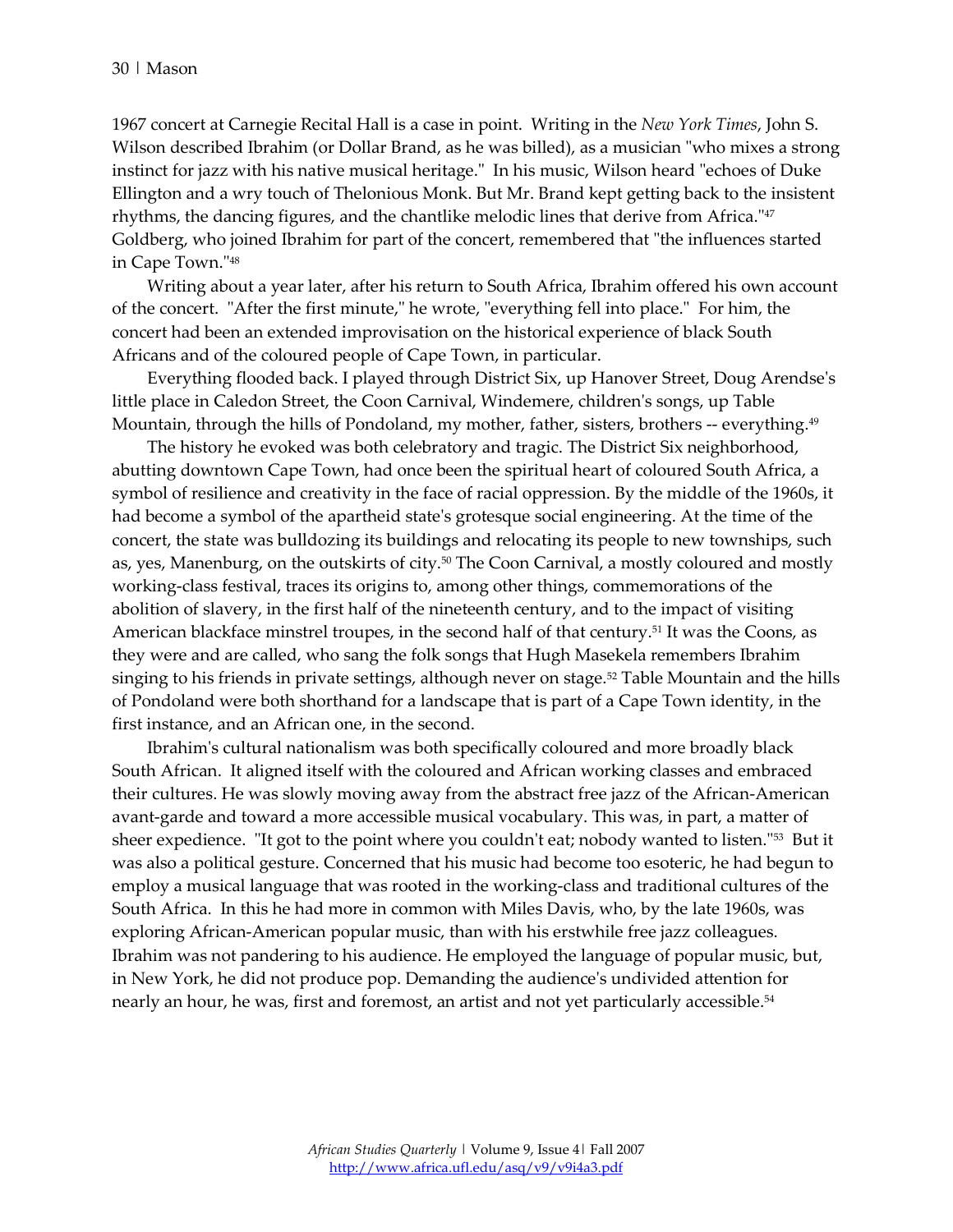#### THE WORLD OF DOLLAR

A sense of personal and political crisis drove Ibrahim back to Cape Town in 1968. Years of smoking and drinking had battered his body. In New York, doctors and a Native American medicine woman both told him to "straighten up." And he did, entering a period of "cleaning" and embarking on a spiritual quest that began in New York City and culminated with his conversion to Islam, in Cape Town[.55](http://www.africa.ufl.edu/asq/v9/v9i4a3.htm#_edn55) He was also concerned about the health of his country. He saw himself as "the voice of the voiceless" and was determined to speak on their behalf.<sup>56</sup> Dollar Brand, the hard-drinking, alienated hipster, had given up the bottle and returned home to adopt a new religion, change his name, and espouse an iconoclastic brand of cultural nationalism in music, poetry, and polemics[.57](http://www.africa.ufl.edu/asq/v9/v9i4a3.htm#_edn57) Capetonians, frankly, didn't know what to do with him.

*Cape Herald*, a local paper aimed at the coloured community, announced Ibrahim's return when it began to publish "The World of Dollar [Brand]," a series of articles by and about him. In the very first article, he declared that there was no reason for him to remain abroad; America could teach him nothing about music. "Everything," he said, "is here!["58](http://www.africa.ufl.edu/asq/v9/v9i4a3.htm#_edn58) The point was not historically accurate. As he would later admit, he had learned quite a bit in the United States, but he wanted the *Herald's* readers to understand that everything needed to create and sustain a vital musical culture existed in South Africa. As things stood, he wrote in another article, South African music was both insipid and inauthentic. Ignoring the ways in which jazz musicians elsewhere in the country, such as Gideon Nxumalo and Philip Tabane had, for several years, been exploring South African idioms in their compositions, Ibrahim accused South African musicians of being too interested in merely imitating Americans and Europeans[.59](http://www.africa.ufl.edu/asq/v9/v9i4a3.htm#_edn59) They should, instead, explore their own musical roots, the "sacred" and "beautiful" music that grew in the African soil. This was the only source that could produce a vital and authentic South African sound.<sup>60</sup>

Ibrahim could overlook Nxumalo and Tabane because his primary audience was local. While his rhetoric encompassed all South African musicians and while his subject was music, he was, in fact, addressing the Cape Town jazz community, especially coloured musicians, and the coloured community as a whole. In some articles, Ibrahim did address the coloured community directly. He insisted that coloured people who were ashamed of their folk traditions--"the *doekums* and the Coons"--were, by extension, ashamed of themselves. He urged them to see their culture and themselves through his eyes. If they did, they would see that they were "all beautiful." "Look around you and see yourself," he wrote. "You are my music. My music is you."<sup>61</sup> The music that he had in mind were his new compositions that he had begun to create in New York. He wrote of the ways in which they drew on virtually the entire musical universe of coloureds and Africans: the jazz of Kippie Moeketsi, the *ghoema* beat and minstrel tunes of the Coon Carnival, "Shangaan and Venda and Pedi" folk songs, the Malay choirs of Cape Town's coloured Muslims.... It was meant to be a suggestive list, not an exhaustive one. He wanted to embrace the entire nation, perhaps including whites, likening its people and their cultures to the protea, the national flower, which flourished in South Africa, but could survive only in greenhouses in foreign climes[.62](http://www.africa.ufl.edu/asq/v9/v9i4a3.htm#_edn62) The protea also stood in for Ibrahim himself. In exile, he said, he found it "hard to play naturally." In South Africa, on the other hand, "the music just flows....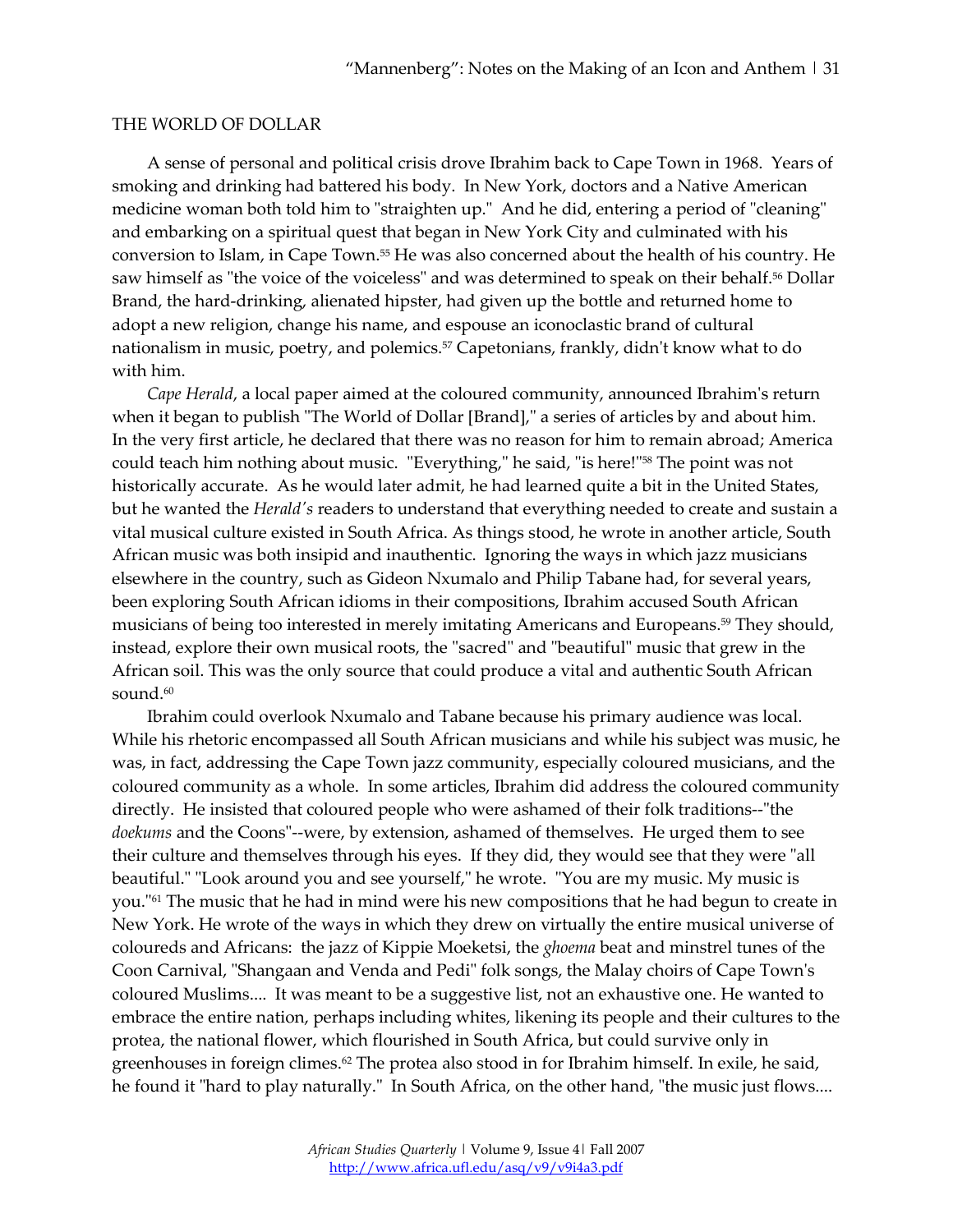You don't have to force yourself."<sup>63</sup> Having reinvented himself and his music, Ibrahim was now inventing a radically innovative cultural identity, once coloured and inclusively South African, at once.

Ibrahim's articles seem to have had no impact at all[.64](http://www.africa.ufl.edu/asq/v9/v9i4a3.htm#_edn64) Looking back, the Cape Town jazz impresario Rashid Lombard said that Ibrahim was far ahead of his time. "Abdullah was one hundred percent right," but no one "could comprehend" what he was saying.<sup>65</sup> Coloured intellectuals and activists instinctively recoiled from appeals to racial and ethnic particularity. In the absence of any direct criticism of apartheid, his celebration of distinctive coloured and African cultures seemed to resonate with the apartheid state's efforts to reinforce ethnic and racial divisions in order to keep blacks weak and divided. Politically engaged coloureds and the coloured middle class would have hesitated to embrace the Coon Carnival because they were, as Ibrahim suggested, ashamed of this and other aspects of working-class culture. But they had a political critique of the Carnival, as well. Many viewed it as nothing more than "a show which reflect[ed] and confirm[ed] the subordination of its performers," an "annual act of debasement.["66](http://www.africa.ufl.edu/asq/v9/v9i4a3.htm#_edn66) Few coloureds of any class would have responded to his call to identify with Africans and African cultures. As Mohamed Adhikari points out, "only a tiny minority" of coloureds were interested in anything resembling black unity. Most were determined to maintain their social and physical distance from Africans.<sup>67</sup> Finally, it certainly did not help Ibrahim's cause that he published the articles in the *Herald*, a newspaper which devoted much of its ink to vivid descriptions of murder and rape and to effusive praise of conservative coloured politicians who collaborated with apartheid.

Musically, Ibrahim fared no better. Neither audiences nor musicians were prepared for music which blurred distinctions between high art and popular entertainment and which seemed to look back to a provincial and slightly embarrassing past, rather than forward to a progressive and cosmopolitan future. His new music was perplexing and, in the words of one Cape Town musician, "rubbish.["68](http://www.africa.ufl.edu/asq/v9/v9i4a3.htm#_edn68) Another called it "a lot of trash.["69](http://www.africa.ufl.edu/asq/v9/v9i4a3.htm#_edn69) Ibrahim himself has said that he couldn't get Cape Town musicians to play his new music because they were still too invested in emulating American jazz. Believing themselves to be, in Ibrahim's words, "sophisticated jazz musicians," they felt that anything related to folk and working-class music was "culturally and socially beyond their dignity.["70](http://www.africa.ufl.edu/asq/v9/v9i4a3.htm#_edn70) Duke Ngcukana, a local musician who played, briefly, in one of Ibrahim's bands, said much the same thing about himself. In the late 1960s, he once "walked out" on Ibrahim because he did not want to play "African music, so to speak, which, for us, at that time, was below [American jazz]....["71](http://www.africa.ufl.edu/asq/v9/v9i4a3.htm#_edn71)

Audiences were equally bemused. The Cape Town jazz singer Zelda Benjamin remembers an occasion when Ibrahim sat in on one of her gigs at the Beverley, a nightclub catering to largely to coloureds, and improvised on some *moppies*, comic songs sung during Carnival by the Coons. A angry voice from the audience interrupted, saying, "Hey, man, play some music."<sup>72</sup> At another time, Ibrahim treated patrons at the Kensington Inn, a coloured nightclub in the neighborhood in which he grew up, to "seemingly disconnected flights across the keyboard." After 15 minutes of this "non-stop, never-heard-before" music, they began to stand up and leave. Soon afterwards, Ibrahim himself "abruptly left the platform and walked off the premises," prompting *Drum* magazine to ask "Is Dollar's Brittle Genius Cracking Up?["73](http://www.africa.ufl.edu/asq/v9/v9i4a3.htm#_edn73)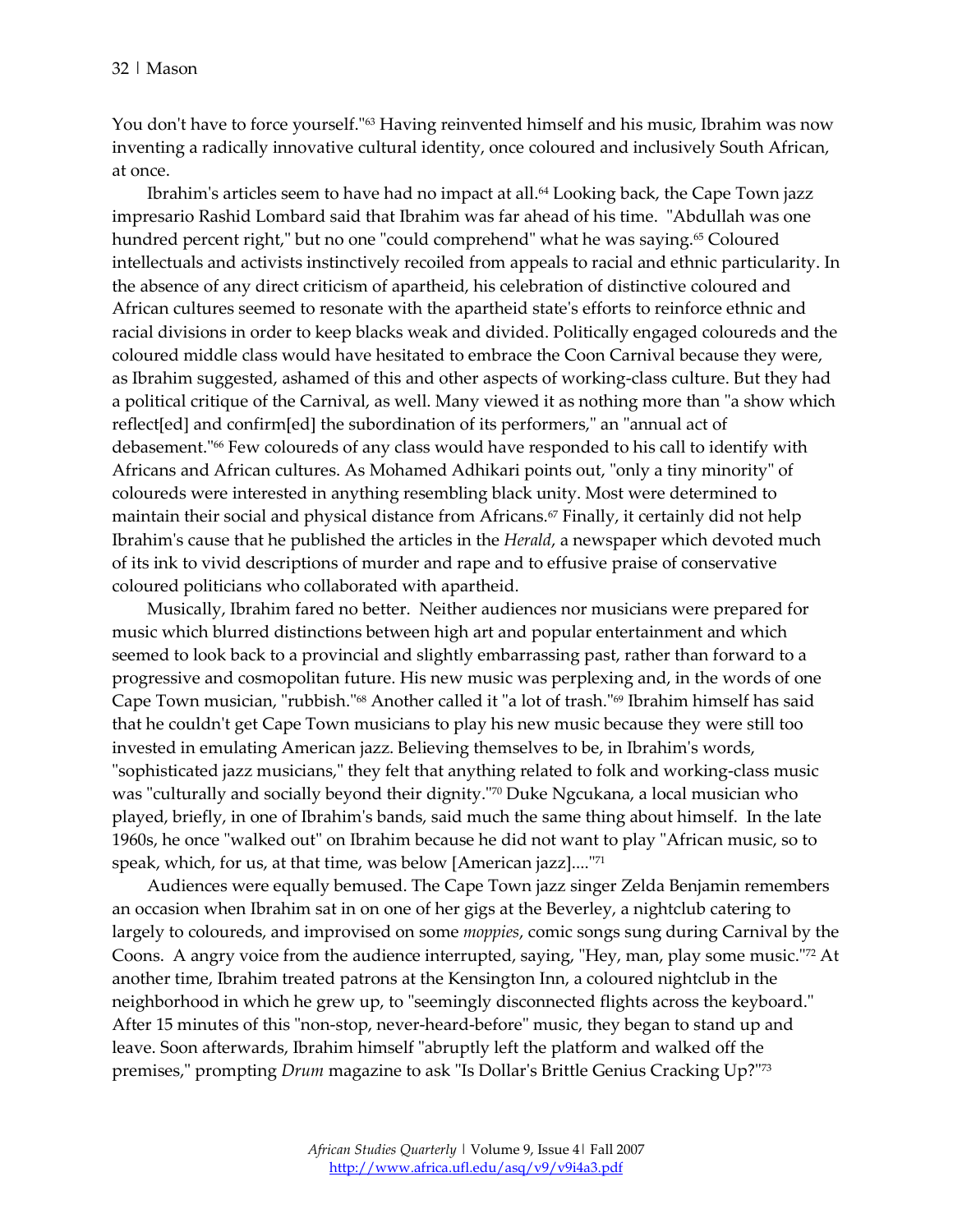With engagements few and far between, Ibrahim was unable to support his family and felt compelled to return to the United States. When he left South Africa, in 1969, the *Herald* mourned the departure of "The Genius *We* Rejected." He told the paper that he was going back to New York, "where the only people who can understand my music live."<sup>74</sup> In an interview with *Drum*, he linked his rejection by coloured audiences to their failure to come to terms with their own identity. "[T]here have been very few concerts where I have been able to allow myself complete freedom in communicating with those who have come to hear me," he said. "In order to understand and appreciate my message," coloured people had to "look within themselves and understand their own consciousness and the reason for their being. Once over this hurdle, appreciation of what I play becomes the next natural step." He contrasted the situation that he had found in Cape Town to that which he had experienced in New York. In the United States, the suffering of African-Americans "gave rise to some of the most beautiful blues music in the world...." In South Africa, however, "there has been no reaction musically to our oppression. The local compositions reflect the character of the people--they are shallow, empty, lacking in sincerity and completely commercialized.["75](http://www.africa.ufl.edu/asq/v9/v9i4a3.htm#_edn75) Less than a year and a half after declaring that "There's nothing out there. Everything's here," Ibrahim was gone.

#### MANNENBERG: THE ICON

Sometime in the early 1970s, Ibrahim, who was temporarily back in South Africa, walked into Kohinoor, Rashid Vally's small but bustling record shop on Kort Street, in downtown Johannesburg, and introduced himself. Although he had never met Vally, he knew him by reputation. Vally's passion for jazz and friendship with many musicians had made Kohinoor a legendary hangout for jazz lovers. It was also one of the few public spaces in the city where people of different races could mix comfortably. Ibrahim also knew that Vally had a successful sideline producing *langarm* dance band music for the coloured market. He wanted Vally, he said, to record him. Vally, who had been following Ibrahim's career since the 1950s, happily agreed[.76](http://www.africa.ufl.edu/asq/v9/v9i4a3.htm#_edn76)

It was in some ways a likely match, since the lives of both men revolved around music. Both were also Muslim, the one from birth and the other a recent convert. While they were, under apartheid law, members of different races --Vally was classified as Indian and Ibrahim as coloured--in practice, this presented few obstacles to their collaboration. Their temperments were complementary as well, with the moody, imperious Ibrahim balanced by the easy-going, genial Vally.

The first fruits of the partnership were two albums recorded in 1971, one of which reunited Ibrahim with Kippie Moeketsi, the ex-Jazz Epistle. Neither sold more than 2,000 copies - enough for Vally to recover his costs, but far too few to constitute a hit or make much of a cultural impact[.77](http://www.africa.ufl.edu/asq/v9/v9i4a3.htm#_edn77) The third album, *Underground in Africa*, recorded in early 1974, was different[.78](http://www.africa.ufl.edu/asq/v9/v9i4a3.htm#_edn78) Ibrahim moved decisively away from the demanding synthesis of free jazz and local idioms that had so bewildered Cape Town audiences. He wanted, he said, to make music "which the people understand.["79](http://www.africa.ufl.edu/asq/v9/v9i4a3.htm#_edn79) Working with a group of Cape Town musicians whose experience was playing rock and soul, not jazz, he produced a very accessible fusion of jazz, rock, and a variety of South African popular musical form[s.80](http://www.africa.ufl.edu/asq/v9/v9i4a3.htm#_edn80) The album sold well, and *The World*, Johannesburg's largest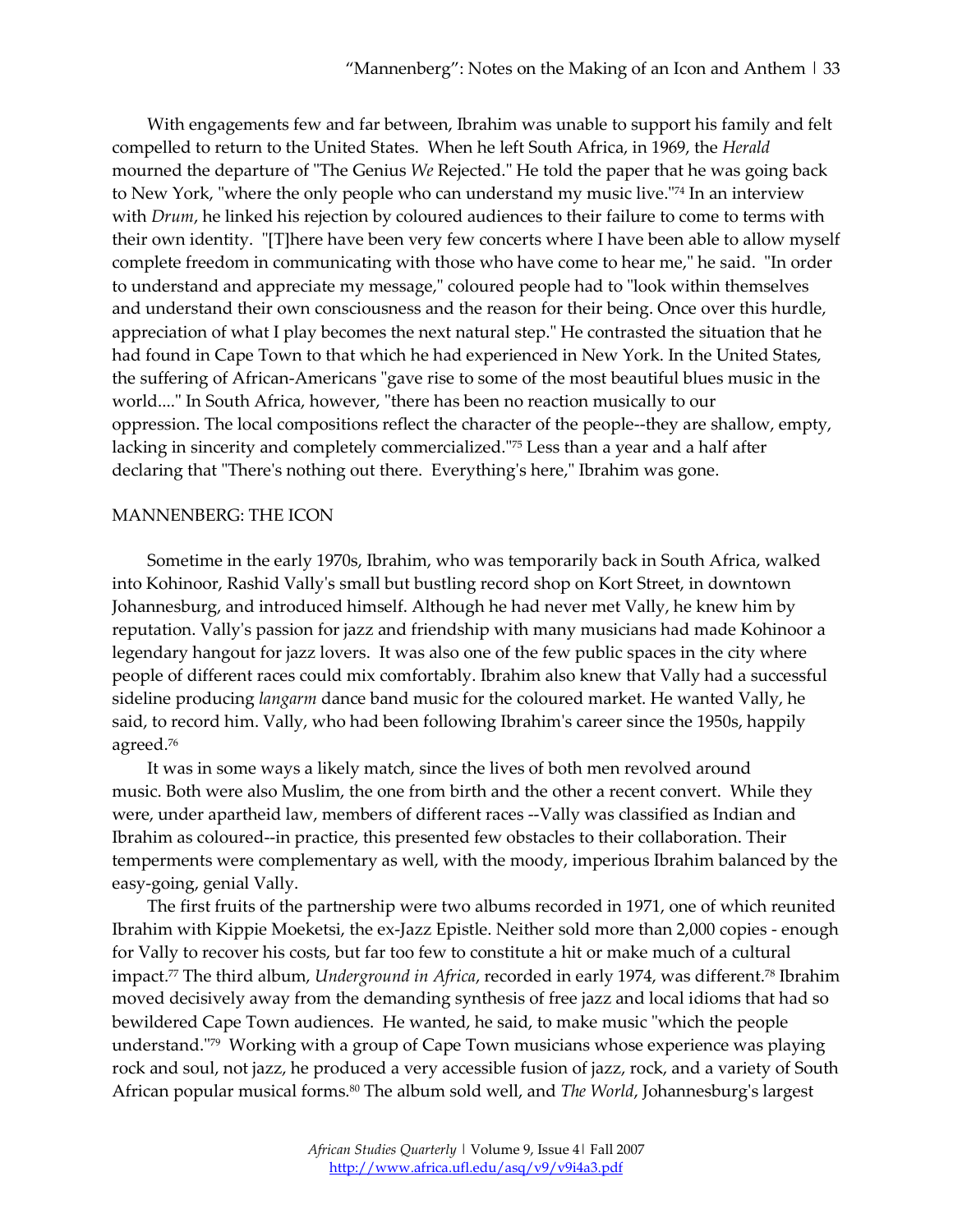"black" newspaper, called it "Dollar Brand's best LP to date." Noting that he had shifted from "serious jazz" into "the jazz-rock scene," the paper praised him for no longer being "a musician... who plays [only] for himself." He had finally become "really funky."<sup>81</sup>

Ibrahim's embrace of jazz-rock fusion, as it was called, may have surprised those who knew him, but it was not without precedent. Miles Davis, whose stature in the American jazz community was beyond dispute, was, in the late 1960s, one of the first jazz musicians to blend jazz with rock, soul, and funk. Jazz-rock fusion quickly became a major commercial genre. By 1973, Herbie Hancock's *Head Hunters*, a fusion album, became the biggest selling jazz recording of all time[.82](http://www.africa.ufl.edu/asq/v9/v9i4a3.htm#_edn82) Ibrahim, who was still based in New York, would have been intimately aware of these developments. While the sound of *Underground in Africa* had a distinctly South African twist, it also owed much to prominent American fusion bands of the day, such as Return to Forever and Weather Report.

Ibrahim could not have created this South African jazz-rock fusion by himself. He required the help of musicians who were as steeped in the traditions of the popular music of the day- rock, soul, disco, and funk--as he was in jazz. He found nearly ideal collaborators in Oswietie, a Cape Town band that was having great success in local clubs, playing covers of American and British pop hits and its own highly danceable blend of jazz, rock, and soul. When it came to producing *Underground in Africa's* "really funky" sound, it was Oswietie that made it happen. These musicians also shared with Ibrahim a fluency in the musical vocabulary of the local idioms that he was bringing into his compositions. Robbie Jansen, a member of Oswietie, said that learning to play local music was as important a part of his musical education as learning to play rock and soul. "*Marabi*, *kwela*, *mbaqanga*.... I knew all that stuff." It did not matter that he and the other members of Oswietie were coloured. Band leaders expected working musicians to be competent in a variety of popular styles, including those that came out of African communities[.83](http://www.africa.ufl.edu/asq/v9/v9i4a3.htm#_edn83)

The recording sessions that produced *Underground in Africa* also marked the beginning of Ibrahim's enduring relationship with Jansen and Basil Coetzee, another of Oswietie's saxophone players. He became especially close to Coetzee, his "blue-eyed boy.["84](http://www.africa.ufl.edu/asq/v9/v9i4a3.htm#_edn84) Ibrahim has described the way that he and Coetzee took on the "massive task" of inventing a new musical genre. Having no models to fall back on, they had to "to create the letter, the word, the sentence, the whole story....["85](http://www.africa.ufl.edu/asq/v9/v9i4a3.htm#_edn85) In fact, it was not so much a new genre as an extension of the musical experimentation that Ibrahim had begun in New York and a refinement of the sound on *Underground in Africa*. It became the Cape Town sound.

Ibrahim spent the next few months working on new compositions and preparing for his next recording session. He asked Coetzee to put the backup band together and asked Vally to foot the bill. Coetzee assembled a band that included Jansen and several other members of Cape Town's coloured jazz-rock community, although only Coetzee and Jansen had played on *Underground in Africa*. Renting the studio, hiring the engineers, and paying the musicians put Vally deeply into debt. He was hoping for a hit, but never knew what to expect with Ibrahim. Ibrahim arrived at the studio with an armful of scores. Knowing that most of the musicians couldn't read music, he invited Morris Goldberg, who did read music and who happened to be in Cape Town visiting his family, to join the sessions and help him teach the compositions to the others[.86](http://www.africa.ufl.edu/asq/v9/v9i4a3.htm#_edn86)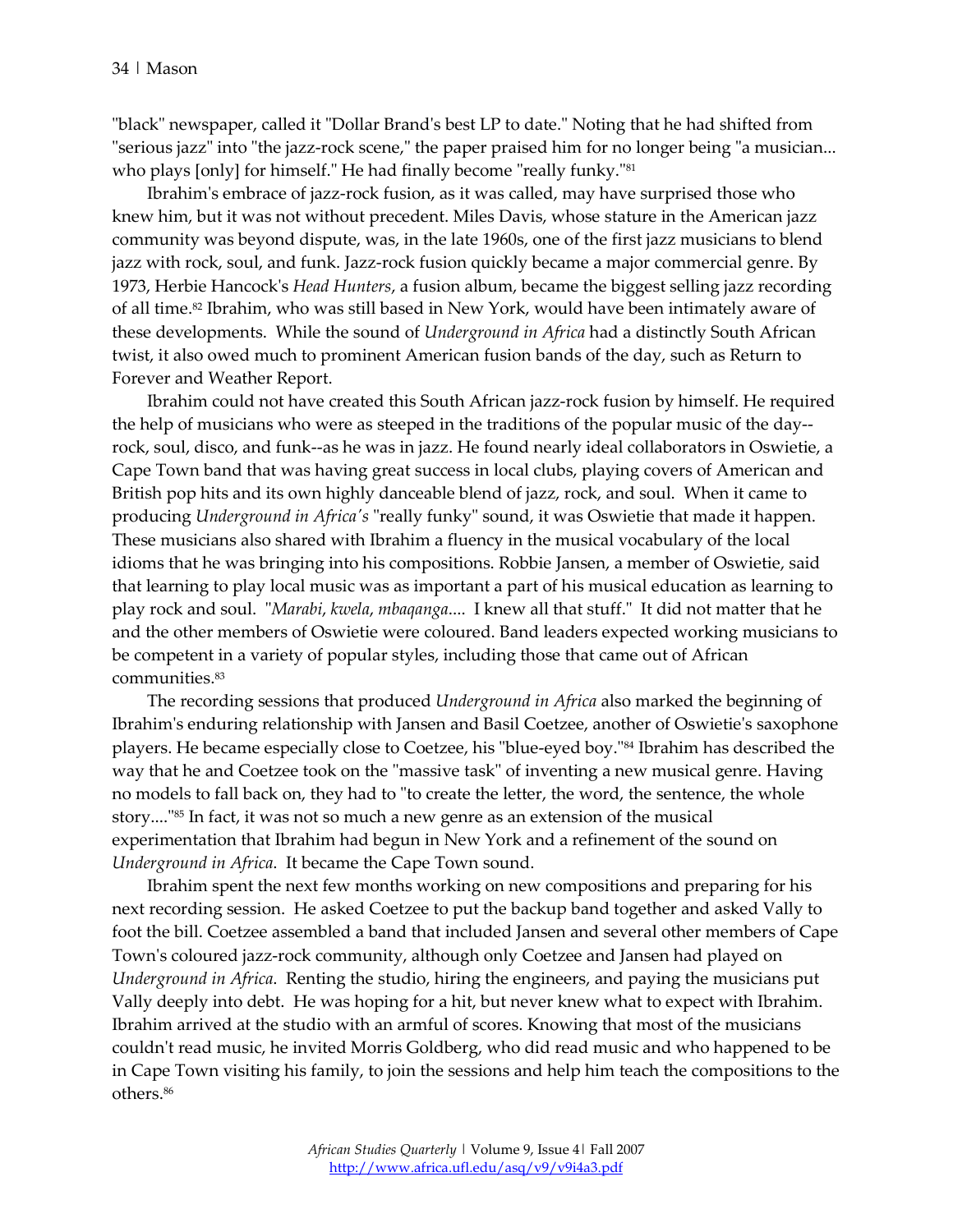Several days of recording produced enough material to fill four or five albums, although most of it has never been released.<sup>87</sup> Three or four days into the sessions, Ibrahim sat down at an old upright piano and, setting his scores aside, began to improvise. The piano had been prepared with thumbtacks in the hammers, giving the instrument a metallic timbre that was associated with *marabi*. Ibrahim has said that the sound "transported" him back to the music that he heard at rent parties in his youth.<sup>88</sup> As he played, he signaled first Coetzee and then the others to join in, suggesting lines and rhythms for them to play, but also allowing them the freedom to find their way in the collective improvisation. Within a few minutes, Ibrahim was ready to record. As they played, the musicians began to realize that the music they were creating was, in Jansen's words, "very special." "We felt a magic. ...We just couldn't stop, and it felt good. ...We were recording [for] days, but none of those days ever felt like this.["89](http://www.africa.ufl.edu/asq/v9/v9i4a3.htm#_edn89) After only one or two takes, they were done.<sup>90</sup>

The immediate question was what to call this new work of art. Ibrahim told the group that as they were playing, he had a vision of an elderly woman walking down a street in one of the townships. When Goldberg mentioned that he was going to visit his family's former housekeeper, Gladys Williams, in Manenberg, Ibrahim said, "Yeah, man, that's a great title: 'Mrs. Williams from Mannenberg.'" In the event, Vally released the LP under the more marketable title *Mannenberg is Where It's Happening* and called the title song simply "Mannenberg." But a photograph of Gladys Williams, made by Ibrahim himself, adorned the cover of the LP and of the subsequent CD re-release.<sup>91</sup>

Back in Johannesburg, Vally began to play the "Mannenberg" acetates on loudspeakers outside of Kohinoor even before the LP was released. When people rushed in and demanded to know who was playing and when they lingered outside the shop listening to the music and dancing, he knew he had a hit on his hands. Once the LPs had been pressed, he sold 5,000 copies in a week, an enormous number for a jazz album in South Africa. While a second song, "The Pilgrim," filled out the LP, "Mannenberg" was the song people wanted to hear. Vally knew that he did not have the "financial muscle" to distribute the record nationwide, so he made a deal with Peter Gallo of Gallo Records, South Africa's largest record company. With Gallo's help, 43,000 copies of the LP were sold, in South Africa alone, within seven months of its release. In Cape Town, the *Herald* took great pride in this native son and said that the record's sales were "something to crow about." At a time when the sale 20,000 copies was enough to make even a rock song a hit, *Mannenberg is Where It's Happening* was a spectacular success.<sup>92</sup>

"Mannenberg's" popularity success was due to a variety of factors. It certainly helped that, as the jazz pianist Moses Molelekoa once said, it was "a dance song, a party song [like] most of the jazz that was coming out at that period.["93](http://www.africa.ufl.edu/asq/v9/v9i4a3.htm#_edn93) It had an irresistible hook--its beautiful melody. It was driven by an infectious, danceable beat. And it was an intriguingly unfamiliar combination of familiar ingredients--the groove was *marabi*, the beat resembled *ticky-draai* (or, perhaps, a lazy *ghoema*, depending on who was listening), the sound of the saxophones was *langarm*, and the underlying aesthetic was jazz. Most South African listeners--African, coloured, and white--had something familiar to cling to and something exotic to be excited about. If some had the fleeting impression of having heard the song before, it might have been for a good reason."Mannenberg's" melody bears a strong resemblance to "Jackpot," a *mbaqanga* tune that the Johannesburg saxophonist Zacks Nkosi recorded in about 1960.<sup>94</sup> In 2006, South Africa's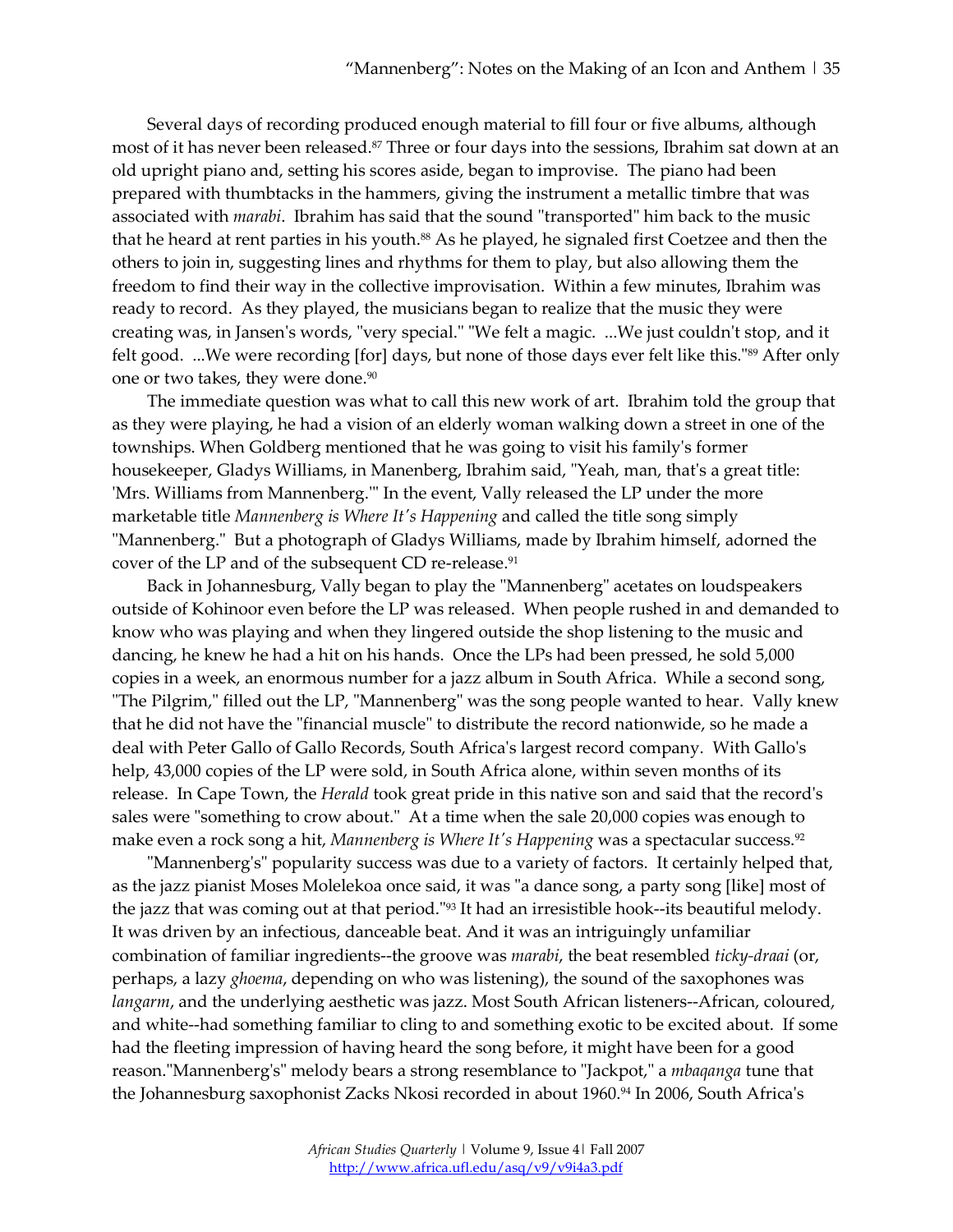*Sunday Times* reported that Nkosi and his son, who was also a musician, "went to their graves believing that 'Mannenberg' was a rip-off of 'Jackpot.'" A number of other Johannesburg musicians have, over the years, supported Nkosi's claim of authorship.<sup>95</sup> "Mannenberg" was, however, much more than an *mbaqanga* melody, and the sum of its parts makes it anything but a rip-off. Its unique combination of musical vocabularies and idioms, rooted in South Africa, yet aware of international trends, helped to make it "the most iconic" composition in South African jazz history[.96](http://www.africa.ufl.edu/asq/v9/v9i4a3.htm#_edn96)

Within the Cape Town coloured community, the elements that came together in "Mannenberg" added layers of meaning to its iconic status. It became an icon of the community as a whole. The record featured a local-boy-made-good, Abdullah Ibrahim, who was feted in the jazz capitals of the world. Coetzee, Jansen, and the other musicians had become local nightclub favorites. The name of the song referred to a township that had already become a symbol of both the dispossession and the endurance of the coloured community.<sup>97</sup> The sweet, reedy timbre of the saxophones--Basil Coetzee and Robbie Jansen, both of whom were coloured, and the initially uncredited Morris Goldberg, a white Capetonian--unmistakably linked the song to the sound of the coloured *langarm* dance bands. There was something in the drumming that reminded people of *ghoema* and the Coons. Jansen felt that the musical factors were the most important. Coloured people, he said, were "aware that it's *their* music. ...They feel it's part of them.["98](http://www.africa.ufl.edu/asq/v9/v9i4a3.htm#_edn98) For Ibrahim, the title, the sound, and the musicians combined to signal to coloureds that "...it's our music, and it's our culture...." The song's success was an "affirmation... that our inherent culture is valid.["99](http://www.africa.ufl.edu/asq/v9/v9i4a3.htm#_edn99)

It needs to be emphasized that "Mannenberg" reflected rather precisely the musical attributes that Ibrahim extolled in his *Herald* articles of 1968 and 1969. It incorporated the folk elements that, five or six years earlier, had evoked a sense of shame, especially among the musically and politically progressive. Why were people now prepared to embrace *langarm*, *ticky-draai*, and even *marabi*, which came out of African communities, not the coloured community? Part of the answer is, of course, that Ibrahim himself had changed. He had said that he wanted to make music "which the people understand," and he did, backing away from the demanding inaccessibility that had been his hallmark.<sup>100</sup> But the coloured community had changed as well. It was now more willing to see the value of folk and popular traditions, their own and those of Africans. To a degree, this was due to the spread of Black Consciousness ideas.

First emerging in the late 1960s, Black Consciousness had changed the political climate within portions of the coloured community, especially the better educated youth. Drawing in part on African-American Black Power slogans and ideology, activists within the Black Consciousness movement believed that their "primary task" "was to 'conscientize' black people, which meant giving them a sense of pride or belief in their own strength and worthiness.["101](http://www.africa.ufl.edu/asq/v9/v9i4a3.htm#_edn101) Among other things, this involved asserting the value, dignity, and beauty of indigenous and working-class black cultures[.102](http://www.africa.ufl.edu/asq/v9/v9i4a3.htm#_edn102) Because Black Consciousness redefined "black" to include coloureds and South Africans of Indian descent, as well as Africans, an identification with blackness encouraged coloureds to reappraise of those aspects of their culture which had formerly seemed to be retrograde and shameful. But it is easy to over-estimate the impact of Black Consciousness[.103](http://www.africa.ufl.edu/asq/v9/v9i4a3.htm#_edn103) Robbie Jansen, for instance, knew hardly any advocates of Black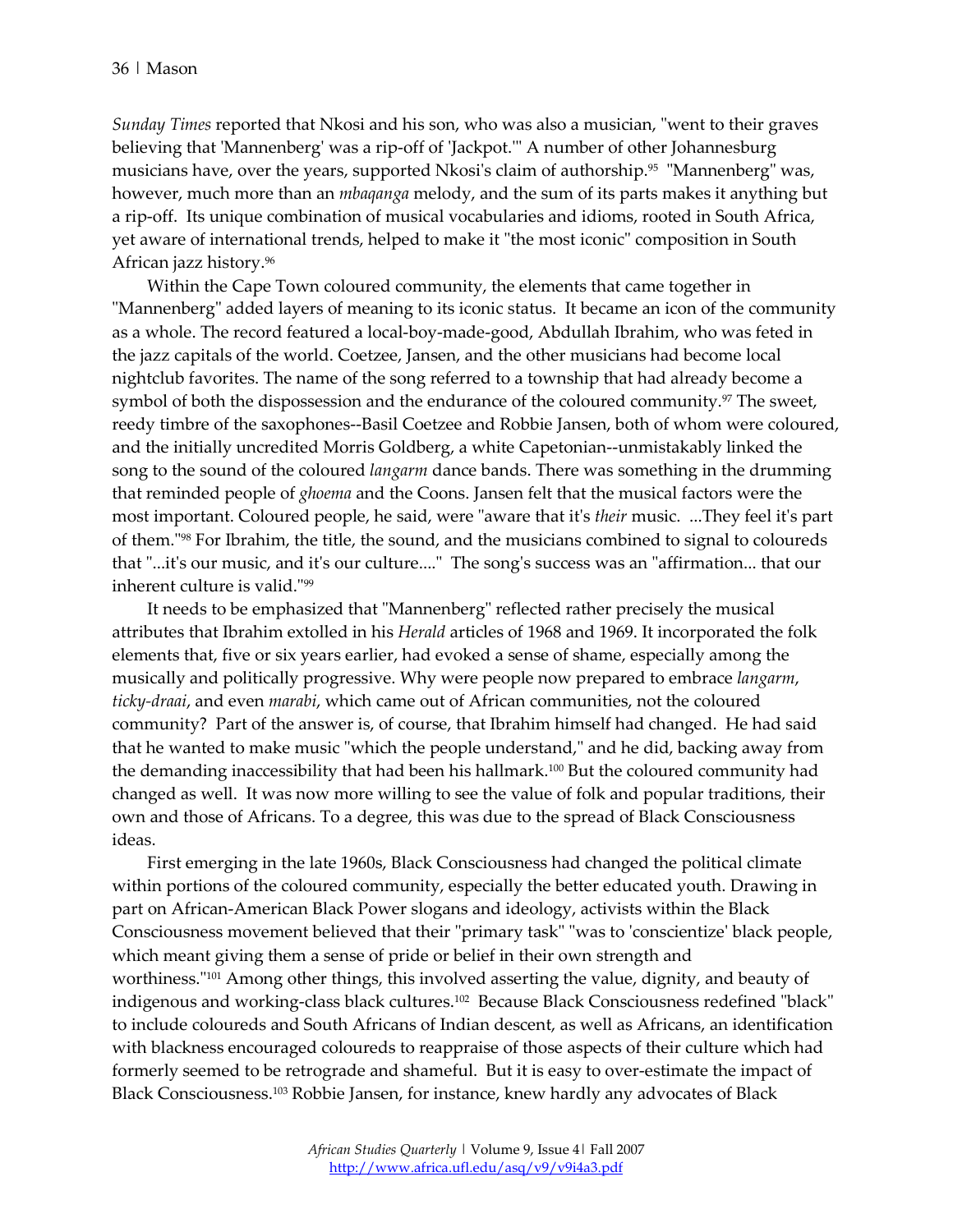Consciousness. The few he met were university students, part of a tiny minority of coloured youth who went beyond secondary school. But Jansen did accept that to be coloured was to be black, part of an oppressed community engaged in struggle for freedom. And he believed that black was beautiful. It was, he said, "the American influence," the influence of African-American popular culture[.104](http://www.africa.ufl.edu/asq/v9/v9i4a3.htm#_edn104)

The music, clothing, and hair styles of black America taught Jansen and young coloured people of his generation that "it was the in thing to be black, and people started to be proud of being black.["105](http://www.africa.ufl.edu/asq/v9/v9i4a3.htm#_edn105) This was hardly the first time that coloured people had looked to the United States for models of blackness. After all, this is precisely what Ibrahim and "the hipster breakaway" had done. Many coloured people knew that similar histories of slavery, oppression, cultural assimilation, and permanent minority status within white supremacist nations linked them to the African-Americans experience. While coloureds were drawn to black Americans, there were forces within South African culture which pushed them away from Africans. Rashid Lombard saw how the "divide and rule" strategy of the apartheid state had been "so effective" that a chasm of distrust and suspicion separated the coloured and African communities. The road to blackness, for him and his friends, was smoother through Harlem than through Gugulethu, the African township just on the other side of the tracks from Manenberg.<sup>106</sup>

Consider the "Afro." By the late 1960s, this hairstyle, also called the "natural," had become the emblem of black pride, the new black American assertiveness associated with Black Power. African-Americans, young and old, male and female, grew their hair long, emphasizing its tight, African curls. It was a reversal of earlier attitudes that defined "good hair" as straight, "white-looking" hair and "bad hair" as kinky, "black-looking" hair. Millions of African-Americans, from political figures, such as Angela Davis and Huey Newton, to cultural heroes, such as Sly Stone and Michael Jackson, to ordinary men and women and boys and girls adopted the style[.107](http://www.africa.ufl.edu/asq/v9/v9i4a3.htm#_edn107)

By the mid-1970s, the Afro had come to coloured Cape Town. So many coloured people were wearing Afros that even the *Herald*, that most politically timid of newspapers, felt free to sponsor an "Afros for Africa" contest. It offered advice on how to grow and care for a good looking Afro and published the photos of the entrants.<sup>108</sup> The scores of coloured teenagers and young adults who entered were radicals, in their way. They had turned the politics of hair upside down. Most coloured people, up to this point, had gloried in their straight hair, if they had it, and desired it, if they didn't. Now, for the first time, hair that was associated with blackness was desirable. For many, the Afro was the "sign and symbol" of a new identification as "black.["109](http://www.africa.ufl.edu/asq/v9/v9i4a3.htm#_edn109)

Afro had come to Cape Town by way of African-American popular culture, especially soul music. Newspapers, magazines, and album covers all depicted black American soul musicians wearing their hair "natural." Responding to reader interest, the *Herald* had, since the late 1960s, profiled soul performers and promoted their music. It even acknowledged the politics of soul, explaining that its roots lay in the "suffering" of the African-American people and declaring that "The Sound is Black and Very Beautiful.["110](http://www.africa.ufl.edu/asq/v9/v9i4a3.htm#_edn110) As Brian Ward has convincingly argues, the "actual sound and texture" of soul music, its deep embrace of the African-American musical tradition and its disregard for white American traditions, carried a message of black prid[e.111](http://www.africa.ufl.edu/asq/v9/v9i4a3.htm#_edn111) Cultural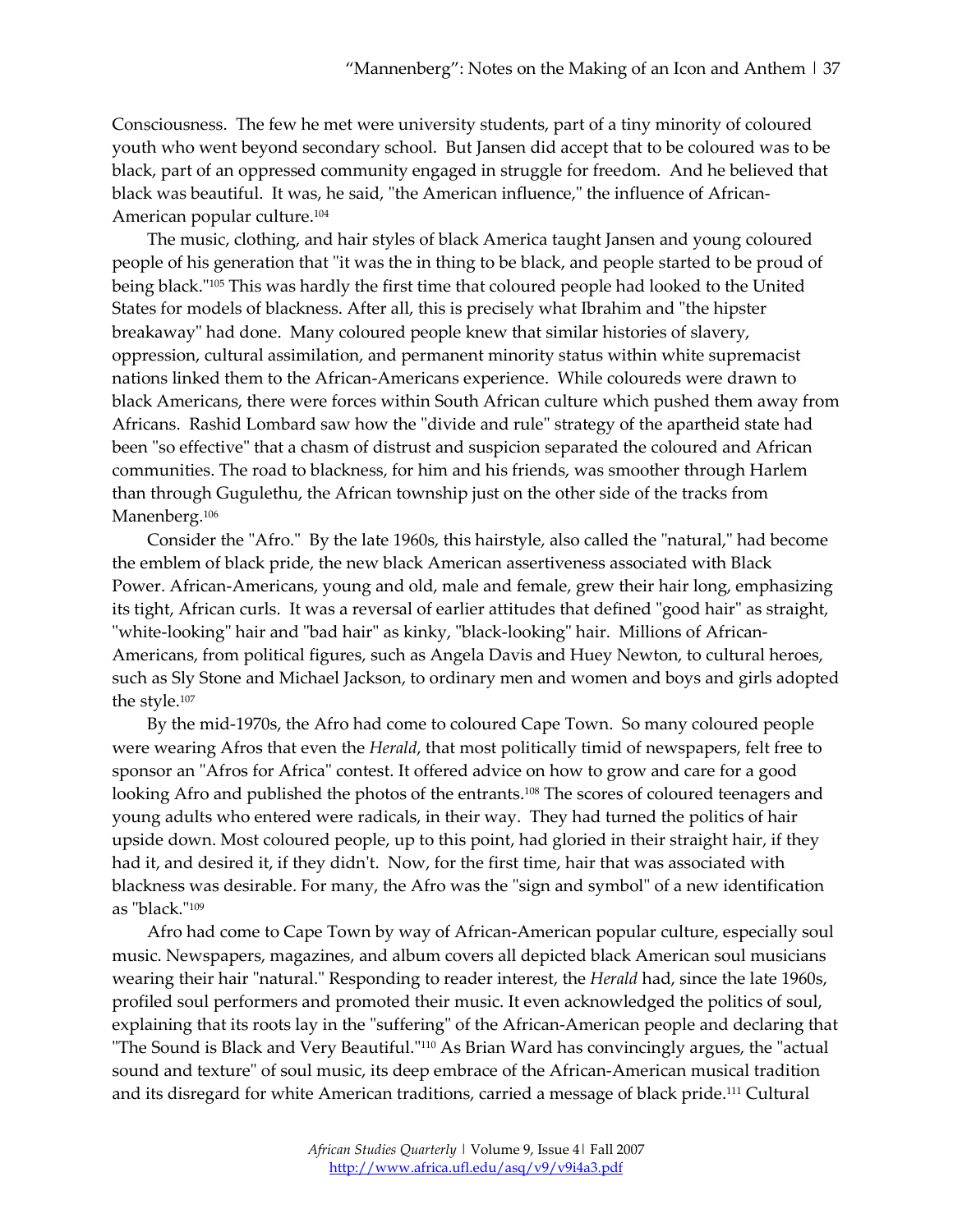aspects of African-American blackness, such as music and hair styles, provided a safe passage to blackness for coloured South Africans, instilling within them a sense of pride and allowing them to see themselves as beautiful, without having, necessarily, to move physically or psychologically closer to African South Africans.

Changing political and cultural trends prepared the coloured community for "Mannenberg." It presented coloured listeners with a sound that resonated deeply with their history and experience and yet was utterly contemporary. Much about the song, especially its sensibility and the very sound of the saxophones, was uniquely and recognizably coloured. What had begun as an improvisation in a recording studio became a community icon. Instead of Ibrahim's portrait of a lady, the community had made it a portrait of themselves.

#### MANNENBERG: THE ANTHEM

An icon is not necessarily an anthem. The symbol of a people is not necessarily the emblem of their struggle for freedom. The song's transformation into an anthem had little to do with Ibrahim, who left South Africa again in 1975[.112](http://www.africa.ufl.edu/asq/v9/v9i4a3.htm#_edn112) It is true that Ibrahim raised his political profile, in the 1980s, playing benefit concerts for the African National Congress [ANC] and in other ways closely identifying with the freedom struggle, and that local reporting of these activities allowed fans of "Mannenberg" to feel that they were somehow linked to the ANC in exile[.113](http://www.africa.ufl.edu/asq/v9/v9i4a3.htm#_edn113) But Ibrahim remained distant and elusive. Much closer to home, musicians were taking "Mannenberg" to the people. These musicians politicized the song by playing it at the innumerable rallies and concerts, linking it directly to the anti-apartheid politics of the United Democratic Front [UDF] and other progressive organizations. Without the work of these musicians--Basil Coetzee and Robbie Jansen, first and foremost--"Mannenberg" might well have remained an icon of South African jazz, the Cape Town sound, and the coloured community, but not an anthem[.114](http://www.africa.ufl.edu/asq/v9/v9i4a3.htm#_edn114)

By the early 1980s, it was common to refer to Coetzee as Basil "Manenberg" Coetzee. According to Errol Dyers, one of Coetzee's closest musical collaborators, Ibrahim gave him the nickname by which he was to be known to fans for the rest of his life[.115](http://www.africa.ufl.edu/asq/v9/v9i4a3.htm#_edn115) This would certainly make sense. Coetzee was living in Manenberg when he and Ibrahim began to work together; he was the first soloist on the album; and, as many Capetonians will point out, he was a mountain [*berg*] of a man. He was also an astute man with a highly developed political consciousness[.116](http://www.africa.ufl.edu/asq/v9/v9i4a3.htm#_edn116) When political activists asked him to contribute his musical skills to the struggle, he was ready to accept. In 1982, for instance, *Grassroots*, an anti-apartheid newspaper, reported on a concert where artists "sang our songs... [and] told the story of our suffering." Among them was Coetzee: "'Mannenberg is Where It's Happening!' This was the message of Basil Coetzee and his saxophone when he played... this song which has become a symbol of our hardship."<sup>117</sup> Coetzee was there to play "the popular 'Manenberg' [sic]," during the youth festival that accompanied the national launch of the UDF, in August 1983[.118](http://www.africa.ufl.edu/asq/v9/v9i4a3.htm#_edn118) At a 1985 benefit concert for "Famine Relief and Victims of Unrest," "madness reigned supreme among the responsive crowd," when Robbie Jansen joined Coetzee for a performance of "Mannenberg.["119](http://www.africa.ufl.edu/asq/v9/v9i4a3.htm#_edn119)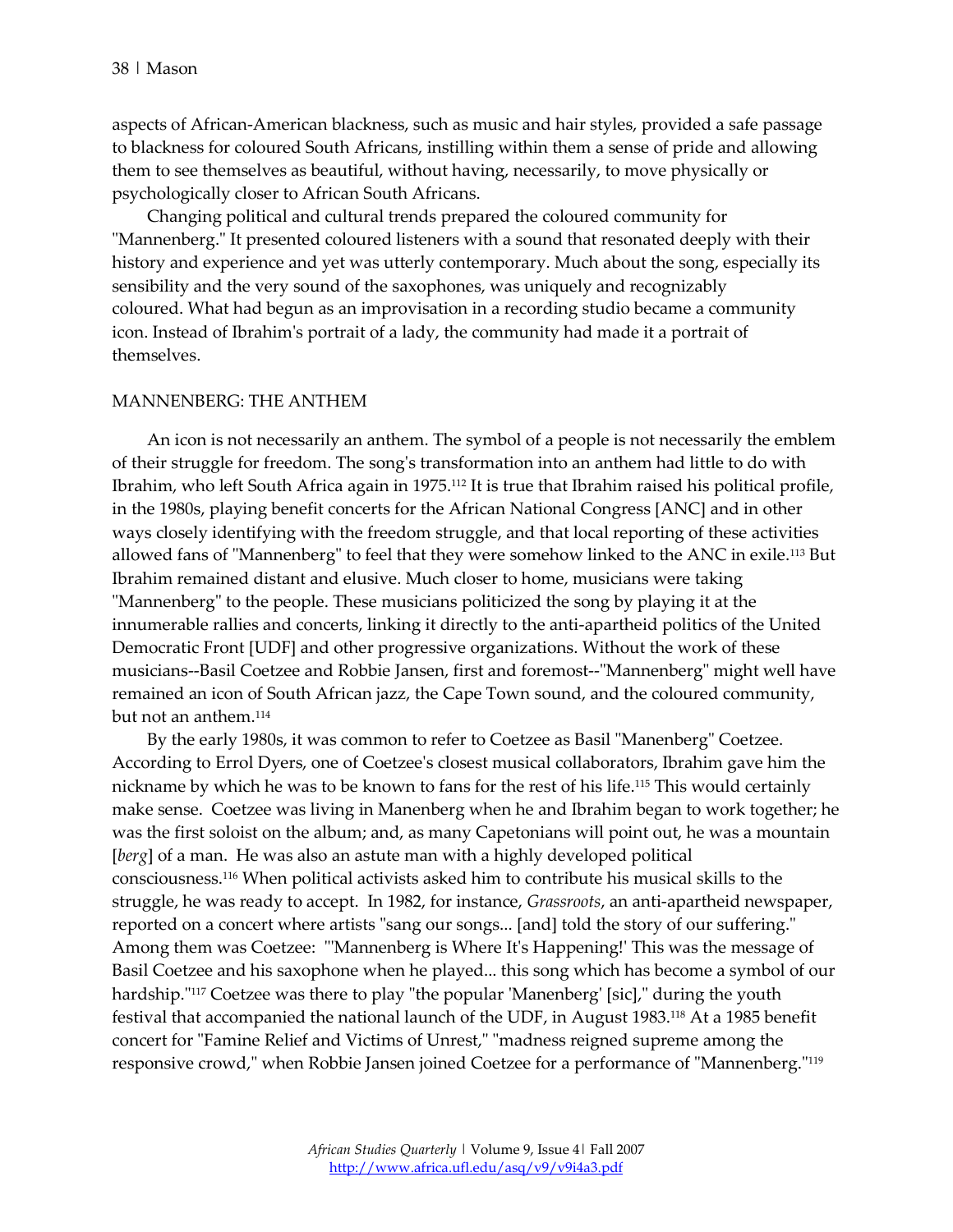Jansen's role in making "Mannenberg" an anthem of the struggle seems to have been as important as Coetzee's. Hilton Schilder and Errol Dyers, both of whom played at many rallies and benefit concerts with Coetzee and Jansen, remember the way that Jansen would speak in a deep, soulful voice when "Mannenberg" was played. According to Schilder, he would tell the crowd "what's happening" and talk to them about "rising up" and "being... proud of our own stuff.["120](http://www.africa.ufl.edu/asq/v9/v9i4a3.htm#_edn120) Jansen himself said that he could "preach from the stage. ...politicize and create an awareness of change....["121](http://www.africa.ufl.edu/asq/v9/v9i4a3.htm#_edn121) Jansen and Coetzee did not transform the icon into the anthem by themselves. While giving them the lion's share of the credit, Errol Dyers, for instance, has described the way that politically active musicians, collectively, "...put it in their faces that this would be the anthem for... fighting this apartheid thing.["122](http://www.africa.ufl.edu/asq/v9/v9i4a3.htm#_edn122)

Politically sophisticated musicians understood that "Mannenberg" could be a vehicle of political mobilization and the symbol of a collective fight against apartheid. Over and over again, during the 1980s, the music that they made and the message that they attached to it was the soundtrack to rallies and concerts at which thousands of people reaffirmed their commitment to the struggle for freedom. Cape Town musician Gus Ntlokwana was no doubt correct when he said that it is "too heavy a statement" to claim, as some have done, that "Mannenberg" was "unofficial national anthem" of all South Africa.<sup>123</sup> But it was very much the anti-apartheid anthem of Cape Town.

### **Notes:**

- 1. Many people have contributed to this essay. I am especially grateful to Rashid Vally, Robbie Jansen, and Morris Goldberg for sharing their memories of the "Mannenberg" recording session with me. Thanks also to the Interdisciplinary Seminar, School of the Arts, University of the Witwatersrand; the South African and Contemporary History Seminar, University of the Western Cape; the McIntire Department of Music, University of Virginia; and the 2006 Gwendolen M. Carter Conference, University of Florida, for inviting me to present earlier versions of this essay. Vincent Kolbe, David Coplan, Lara Allen, and Scott DeVeaux must be singled out for special thanks.
- 2. Rashid Vally, interviews with author, 23 July 2005 and 18 February 2007; Robbie Jansen, interviews with author, 8 August 2005 and 17 January 2006; Morris Goldberg, interview and personal communications with author, 13 October 2006, 17 June 2007, and 18 June 2007. See, also, Rasmussen, 2000. On Ibrahim's standing in the South African jazz community, see, *The World* [Johannesburg], 23 January 1974, p. 1.
- 3. Ansell, p. 153.
- 4. Mandla Langa, quoted in Ansell, p. 153.
- 5. Jaggi; see, also, Coplan, p. 193; Ansell, p. 153.
- 6. Zayne Adams, interview with author, 25 January 2007.
- 7. "Our Expression: Our Music, Dancing, Poetry, Art....," *Grassroots*, November 1982, p. 15.
- 8. The paper is also a commentary on the some of ways in which the coloured community used African-American music and ideas as vehicles to define and redefine their own identity. This important subject has been all but ignored in studies of coloured identity. See, Adhikari, Erasmus, and Western. O'Toole's examines the two communities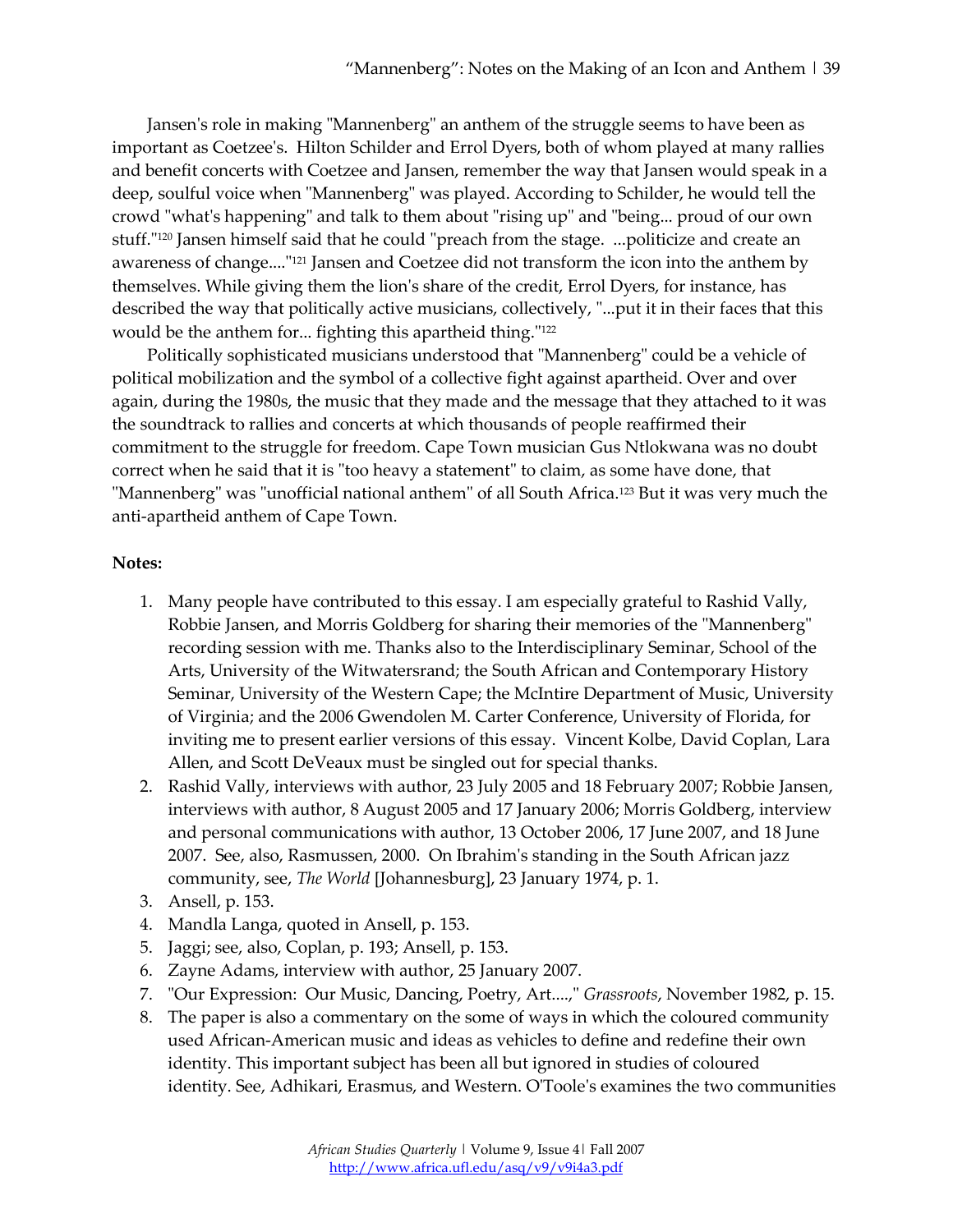comparatively, but and does not consider the impact of the one on the other. Van Wyk does touch on the impact of African-American culture in his 2004 memoir.

- 9. Jordan.
- 10. Rasmussen, 2001: p. 17.
- 11. Masekela and Cheers, p. 104; Jordan.
- 12. Rasmussen, 2001: p. 11.
- 13. Masekela, pp. 94, 102.
- 14. Dyantyi, p. 28.
- 15. The Jazz Epistles, *Jazz Epistle: Verse 1*, Gallo CDZAC 56 R [reissue].
- 16. Layne, p. 118.
- 17. Johannesburg had its hipsters, but the jazz scene seems to have been much less interracial. On Johannesburg, see Coplan, pp. 148-49.
- 18. Dyantyi, pp. 26-29.
- 19. "Kippie--Sad Man of Jazz."
- 20. Coplan, pp. 190-91.
- 21. DeVeaux, p. 22.
- 22. Vincent Kolbe, interview, in Rasmussen, 2003: p. 110; Zelda Benjamin, interview, in Rasmussen, 2003: p. 39.
- 23. Ward, p. 411.
- 24. Although not, interestingly, "new coloured." A new coloured identity would not emerge for well over a decade.
- 25. Maya Jaggi, "The Sound of Freedom," *The Guardian*, 8 December 2001.
- 26. Layne, p. 91.
- 27. Sammy Maritz, interview, in Rasmussen, 2003: pp. 128-29.
- 28. On 21 March 1960, South African police fired on a peaceful demonstration called by the Pan-Africanist Congress. Sixty-nine people died; hundreds were injured. Briefly shaken, the apartheid state responded with massive repression, outlawing the liberation movements and imprisoning hundreds.
- 29. Layne, pp. 121-22; Haupt, p. 174.
- 30. Layne, p. 127.
- 31. Coplan, p. 192.
- 32. Jordan.
- 33. The Dollar Brand Trio, *Duke Ellington Presents the Dollar Brand Trio*, Reprise R9-6111 (1964). Brand, 14 September 1968; Rasmussen, 2001: pp. 17, 24; Jaggi.
- 34. The American jazz magazine *Downbeat* noticed much the same thing about Ibrahim's playing. In an article published after the album had been recorded, it noted that he had Aquite obviously" been influenced by Monk, but added that his Aapproach is nevertheless personal and independent." [Reprinted as liner notes to *Duke Ellington Presents the Dollar Brand Trio*].
- 35. Wilson, p. 80. Brand, 21 September 1968; 12 October 1968; 7 September 1968.
- 36. Van Deburg, p. 32.
- 37. Julius Lester, quoted in Fredrickson, p. 294.
- 38. Fredrickson, p. 290.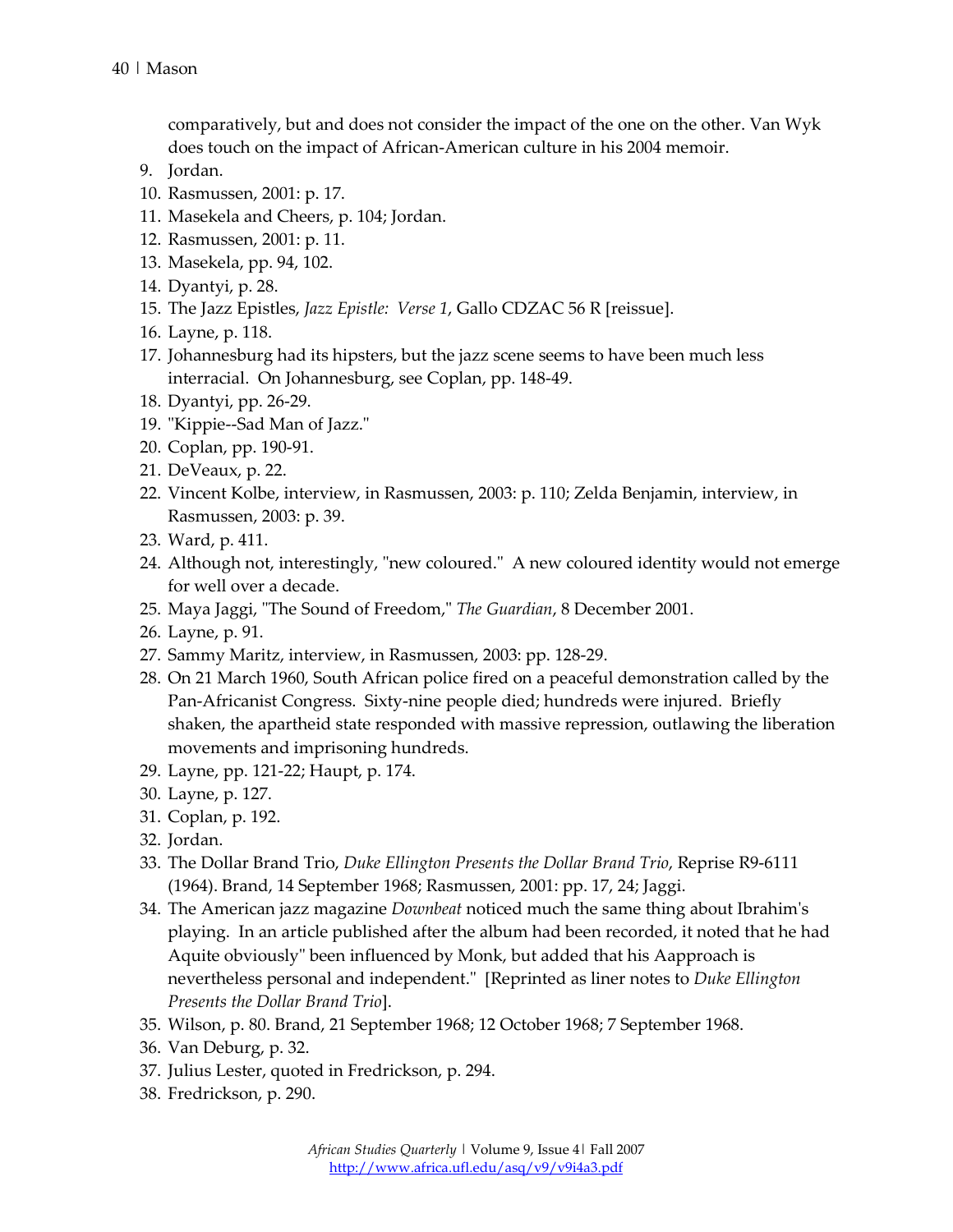- 39. Floyd, p. 185.
- 40. Ward, pp. 188-89.
- 41. Jordan.
- 42. Floyd, p. 190.
- 43. Szwed, pp. 227-8.
- 44. Morris Goldberg, interview with author, 13 October 2006.
- 45. Zayne Adams, interview with author, 25 January 2007; Zelda Benjamin, interview with author, 29 January 2007.
- 46. Morris Goldberg, interview with author, 13 October 2006.
- 47. Wilson.
- 48. Wilson described as "a superbly supple tenor saxophonist, who added great deal of color and flavor to one of Mr. Brand's most charming tunes." See Wilson. Morris Goldberg, interview with author, 13 October 2006.
- 49. Brand, *Cape Herald*, 21 September 1968.
- 50. Manenberg, the township, is spelled with two "n's." "Mannenberg," the song, has been spelled with three ever since its release, even though the title refers to the township.
- 51. See, for instance, Martin.
- 52. In the United States, the word "coon" is a nasty racial epithet. Although the term came to South Africa through blackface minstrelsy, with its associated racial mockery, the word does not have the same connotations in South Africa. In 2007, most members of the Pennsylvania Crooning Minstrels, Cape Town minstrel troupe of which I am a member, and most members of other troupes that I have met unreservedly refer to themselves as "Coons."
- 53. Jaggi.
- 54. Brand, 21 September 1968. See also, Wilson. Readers can get a sense of what his Carnegie Recital Hall concert sounded like by listening to *African Sketchbook*, recorded and released, in 1969 [Enja 202 $\frac{6}{2}$ , and recently rereleased on CD [Enja CD 2026-2.
- 55. *Drum*, 22 September 1974, p. 35; Brand, 27 July 1968; Jaggi. Ibrahim gave up his birth name, Adolphus "Dollar" Brand, upon his conversion to Islam.
- 56. Jaggi. Several of Ibrahim's poems from the period can be found in Pieterse).
- 57. "Dollar Starts School."
- 58. Lawrence.
- 59. Coplan, pp. 189-90, suggests that they, too, found inspiration in the example of African-American musicians of the era. In general, however, the black jazz community in Johannesburg seems to have long had fewer inhibitions about embracing local musical traditions than the jazz community in Cape Town.
- 60. Brand, 24 August 1968.
- 61. Brand, 27 July 1968 and 24 August 1968.
- 62. Brand, 27 July 1968.
- 63. Brand, 16 November 1968.
- 64. None of the many Cape Town musicians, music promoters, or political activists that I have interviewed remember the articles.
- 65. Rashid Lombard, interview with author, 5 February 2007.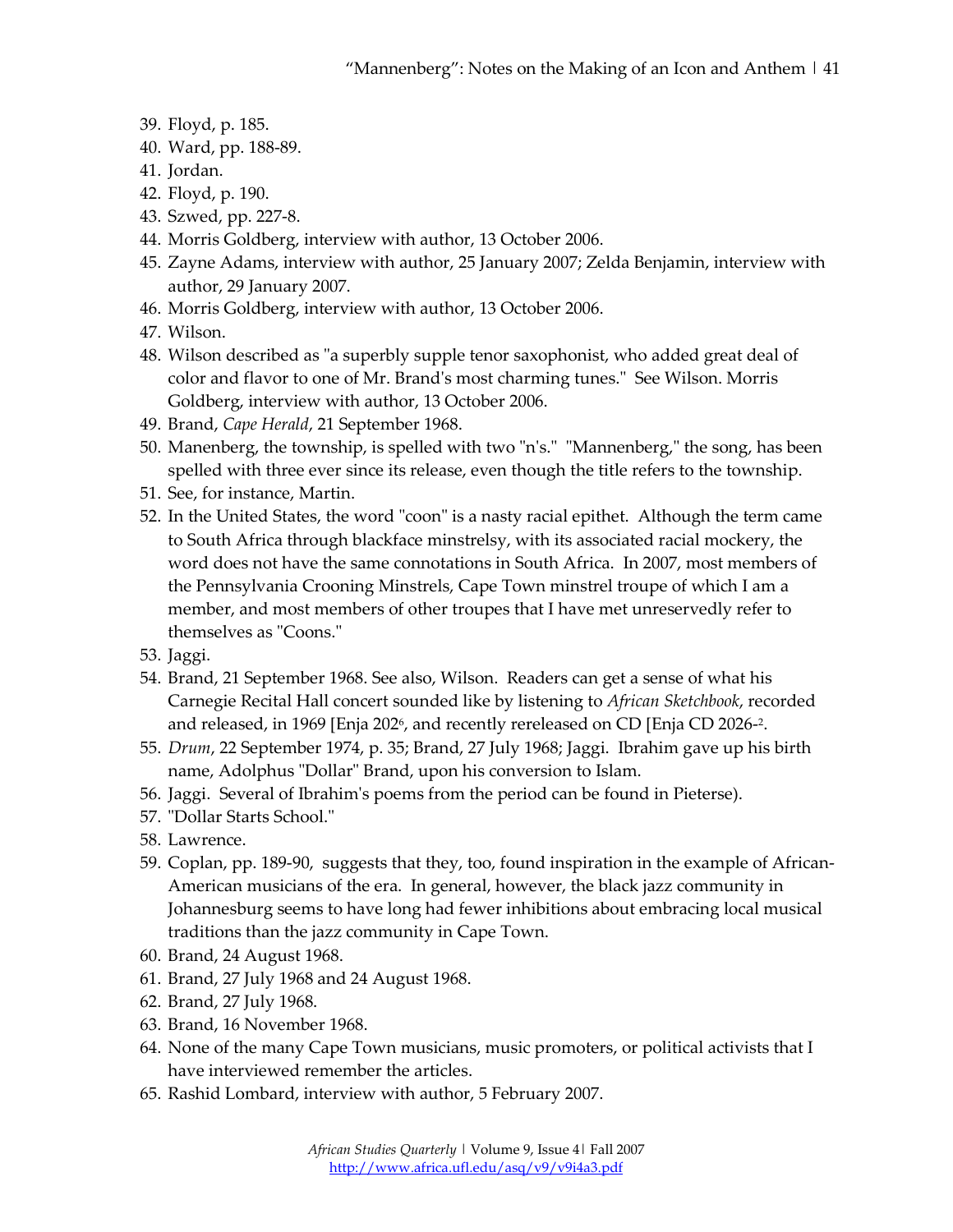- 66. Anderson, p. 103; Martin, p. 127.
- 67. Adhikari, p. 11. This point has been made many times. See, from the period, O'Toole, pp. 27-33.
- 68. Peacock, interview, in Rasmussen, 2003: p. 253.
- 69. Zelda Benjamin, interview with author, 29 January 2007.
- 70. Sue Valentine, interview with Abdullah Ibrahim.
- 71. Duke Ngcukana, interview with author, 24 January 2007.
- 72. Zelda Benjamin, interview with author, 29 January 2007.
- 73. Heyns, p. 49.
- 74. "Genius *We* Rejected," p. 9. [Emphasis in original.]
- 75. "Dollar's Farewell."
- 76. Rashid Vally, interview with author, 18 February 2007.
- 77. Rashid Vally, interview with author, 18 February 2007; Rasmussen, 2000: pp. 40-41, 63.
- 78. *Underground in Africa*, Mandla KRS 114; rereleased in 1996, The Sun CDSRK(WL) 786143.
- 79. "New Brand of Brand," pp. 34-35.
- 80. Interestingly, Ibrahim remained his demanding, inaccessible self on albums that he recorded in the United States and in Europe. See, for instance, Dollar Brand [sic], *African Space Program*, Enja 2032. While he was greatly admired by jazz fans the world over, his music became truly popular only in South Africa and, there, it was his jazz-rock fusion music that audiences craved.
- 81. "Dollar's Own Brand of Jazz Music."
- 82. Szwed, pp. 262-63. It remained the biggest selling jazz album until at least the early 1990s. *Head Hunters* has been rereleased on CD as Columbia/Legacy CK 65123
- 83. Robbie Jansen, interview with author, 8 August 2005.
- 84. Errol Dyers, interview with author, 23 January 2007.
- 85. Abdullah Ibrahim, interview with Sue Valentine, nd.
- 86. The information in this paragraph comes from Abdullah Ibrahim, interview with Sue Valentine, nd; Rashid Vally, interviews with author, 23 July 2005 and 18 February 2007; Robbie Jansen, interviews with author, 8 August 2005 and 17 January 2006; Morris Goldberg, interview with author, 13 October 2006.
- 87. Vally, interview with author, 23 July 2005; Rasmussen, 2000: p. 63.
- 88. Abdullah Ibrahim, interview with Sue Valentine, nd.
- 89. Jansen, interview with author, 17 January 2006.
- 90. Rashid Vally, interviews with author, 23 July 2005 and 18 February 2007; Morris Goldberg, interview with author, 13 October 2006.
- 91. Rashid Vally, interviews with author, 23 July 2005 and 18 February 2007; Robbie Jansen, interviews with author, 8 August 2005 and 17 January 2006; Morris Goldberg, interview with author, 13 October 2006.
- 92. Rashid Vally, interviews with author, 23 July 2005 and 18 February 2007; "Dollar: Aiming for 50,000."
- 93. Moses Molelekoa, quoted in Ansell, p. 153.
- 94. Zacks Nkosi, "Jackpot," HMV JP 602.
- 95. Donaldson.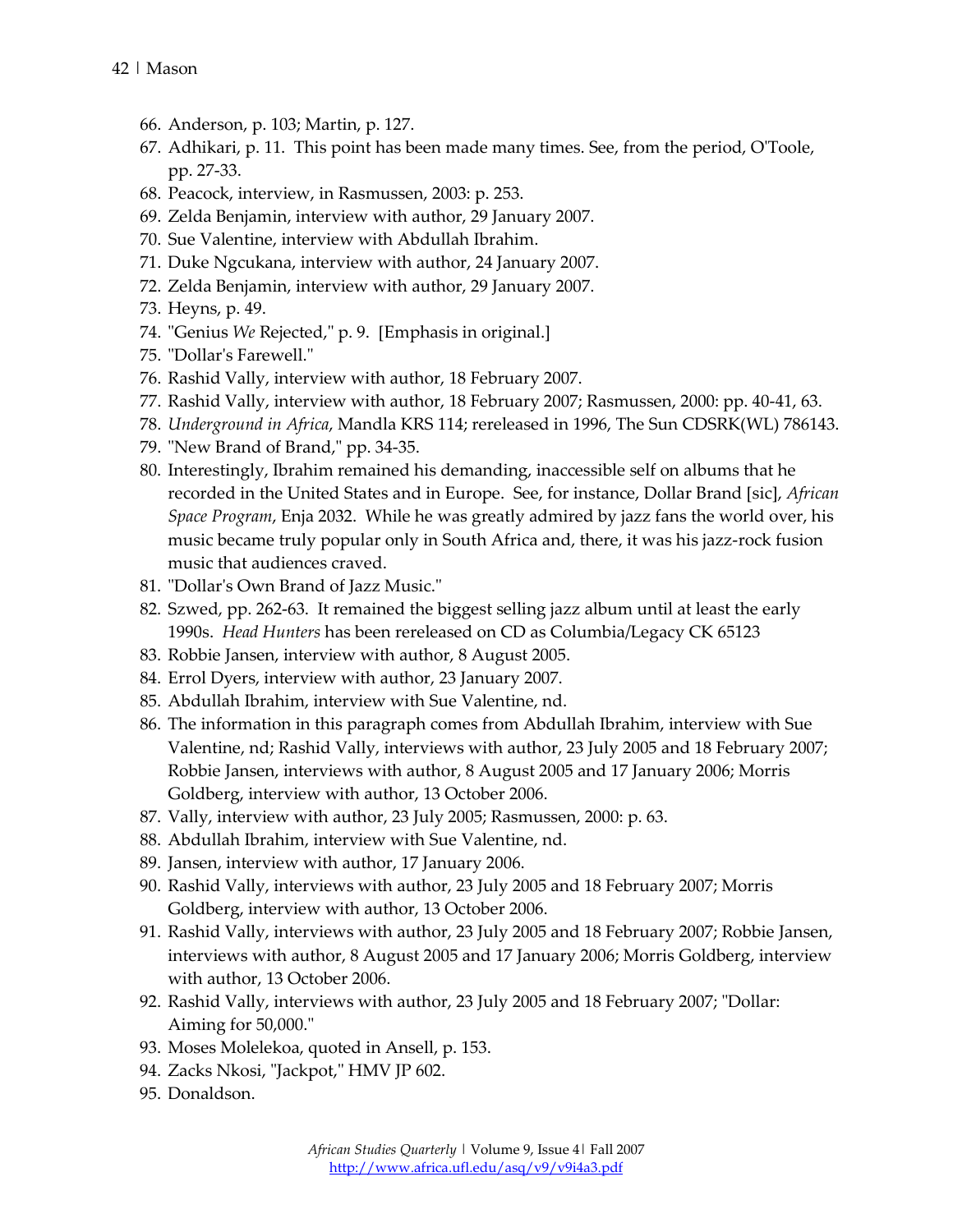- 96. Ansell, p. 153.
- 97. Gerald Samuel "Mac" McKenzie, interview with author, 15 January 2007. See, also, "Skollies are Winning the 'Battle of Manenberg.'"
- 98. Robbie Jansen, interview with author, 17 January 2006. [Jansen's emphasis.]
- 99. Abdullah Ibrahim, interview with Sue Valentine, nd.
- 100. "The New Brand of Brand."
- 101. Rashid Lombard speaks of reading pirated copies of works by Angela Davis, Eldridge Cleaver, Malcolm X, and Huey Newton. [Interview with author, 5 February 2007.]
- 102. Fredrickson, p. 302.
- 103. Mohamed Adhikari, p. 131, contends that Black Consciousness took root in the coloured community only after the 1976 student uprisings.
- 104. Robbie Jansen, interview with author, 17 January 2007.
- 105. Robbie Jansen, interview with author, 17 January 2007. Steve Biko, the Black Consciousness leader, also understood the importance of African-American popular culture in shaping attitudes toward blackness outside of the United States. In *I Write What I Like* (p. 46) he argues that Awhen soul struck with its all-engulfing rhythm it immediately caught on and set hundreds of millions of black bodies in gyration throughout the world. These were people reading in soul the real meaning--the defiant message 'say it loud! I'm black and I'm proud. This is fast becoming our modern culture. A culture of defiance, self-assertion and group pride and solidarity. Just as it now finds expression in our music and dress, it will spread to other aspects."
- 106. Rashid Lombard, interview with author, 5 February 2007.
- 107. Van Deburg, pp. 17-18, 201-02.
- 108. "If You Want to Get Ahead Get an Afro"; AAfros for Africa."
- 109. Rashid Lombard, interview with author, 5 February 2007.
- 110. See, for instance, Hipcat and "The Sound is Black and Very Beautiful."
- 111. Ward, pp. 345-46.
- 112. "Dollar Goes West Yet Again."
- 113. See, for instance, "Botswana Conference Look at Our Culture" and "Play on Dollar-There's a Message in Your Music." See, also, Horn. Rashid Lombard, interview with author, 5 February 2007.
- 114. Vincent Kolbe, interview with author, 10 January 2006; Alvin Dyers, interview with author, 18 January 2006; Hilton Schilder, interview with author, 18 January 2006.
- 115. Errol Dyers, interview with author, 23 January 2007.
- 116. Errol Dyers, interview with author, 23 January 2007; Rashid Lombard, interview with author, 5 February 2007.
- 117. "Our Expression: Our Music, Dancing, Poetry, Art... [sic]."
- 118. *Plainsman*, supplement to the *Cape Herald*, 20 August 1983, p. 2.
- 119. Van Dyk.
- 120. Hilton Schilder, interview with author, 18 January 2006; Errol Dyers, interview with author, 23 January 2007.
- 121. Robbie Jansen, interview with author, 17 January 2006.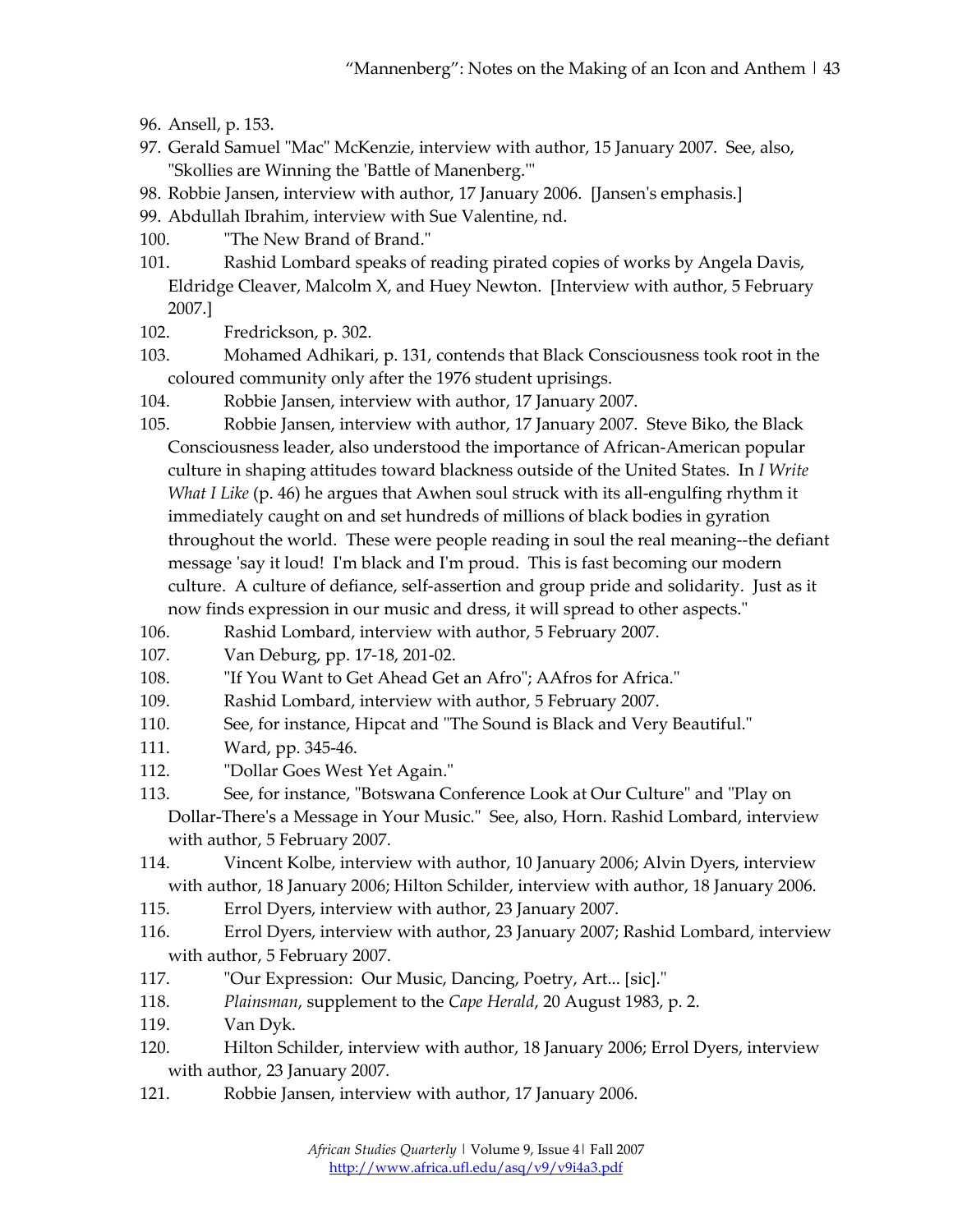- 122. Errol Dyers, interview with author, 23 January 2007.
- 123. Gus Ntlokwana, interview with author, 14 February 2007.

## **References:**

Adhikari, Mohamed. *Not White Enough, Not Black Enough: Racial Identity in the South African Coloured Community*. Cape Town and Athens, Ohio: Double Storey Books and Ohio University Press, 2005.

"Afros for Africa." *Cape Herald*, 27 July 1976.

Anderson, Muff. *Music in the Mix: The Story of South African Popular Music*. Johannesburg: Raven, 1981.

Ansell, Gwen. *Soweto Blues: Jazz, Popular Music, and Politics in South Africa.* New York: Continuum, 2004.

Biko, Steve. *I Write What I Like: A Selection of His Writings*. San Francisco: Harper and Row, 1986.

"Botswana Conference Look at Our Culture." *Grassroots*, September 1982, p. 14.

Brand, Dollar [Abdullah Ibrahim]. "The World of Dollar: Don't be Ashamed of Doekums and Coons." *Cape Herald*, 27 July 1968, p. 4

\_\_\_\_\_. "The World of Dollar: Imitation--The Destroyer of Originality." *Cape Herald*, 24 August 1968, p. 4.

\_\_\_\_\_. "The World of Dollar: I'm Tired of Going Down in History, I Want to Eat." *Cape Herald*, 7 September 1968, p. 4.

\_\_\_\_\_. "Dollar Brand Writes: Into the Studio with Ellington." *Cape Herald*, 14 September 1968, p. 4.

\_\_\_\_\_. "The World of Dollar: District 6 in Carnegie Hall." *Cape Herald*, 21 September 1968, p. 4.

\_\_\_\_\_. "The World of Dollar: No More New York Blues." *Cape Herald*, 12 October 1968, p. 4.

\_\_\_\_\_. "The World of Dollar: Message from Jo'burg." *Cape Herald*, 16 November 1968, p. 4.

Coplan, David. *In Township Tonight!: South Africa's Black City Music and Theatre*. London: Longman, 1985.

DeVeaux, Scott. *The Birth of Be Bop: A Social and Musical History*. Berkeley: University of California Press, 1997.

"Dollar: Aiming for 50,000." *Cape Herald*, 15 March 1975, p. 7.

"Dollar Goes West Yet Again." *Cape Herald*, June 1975.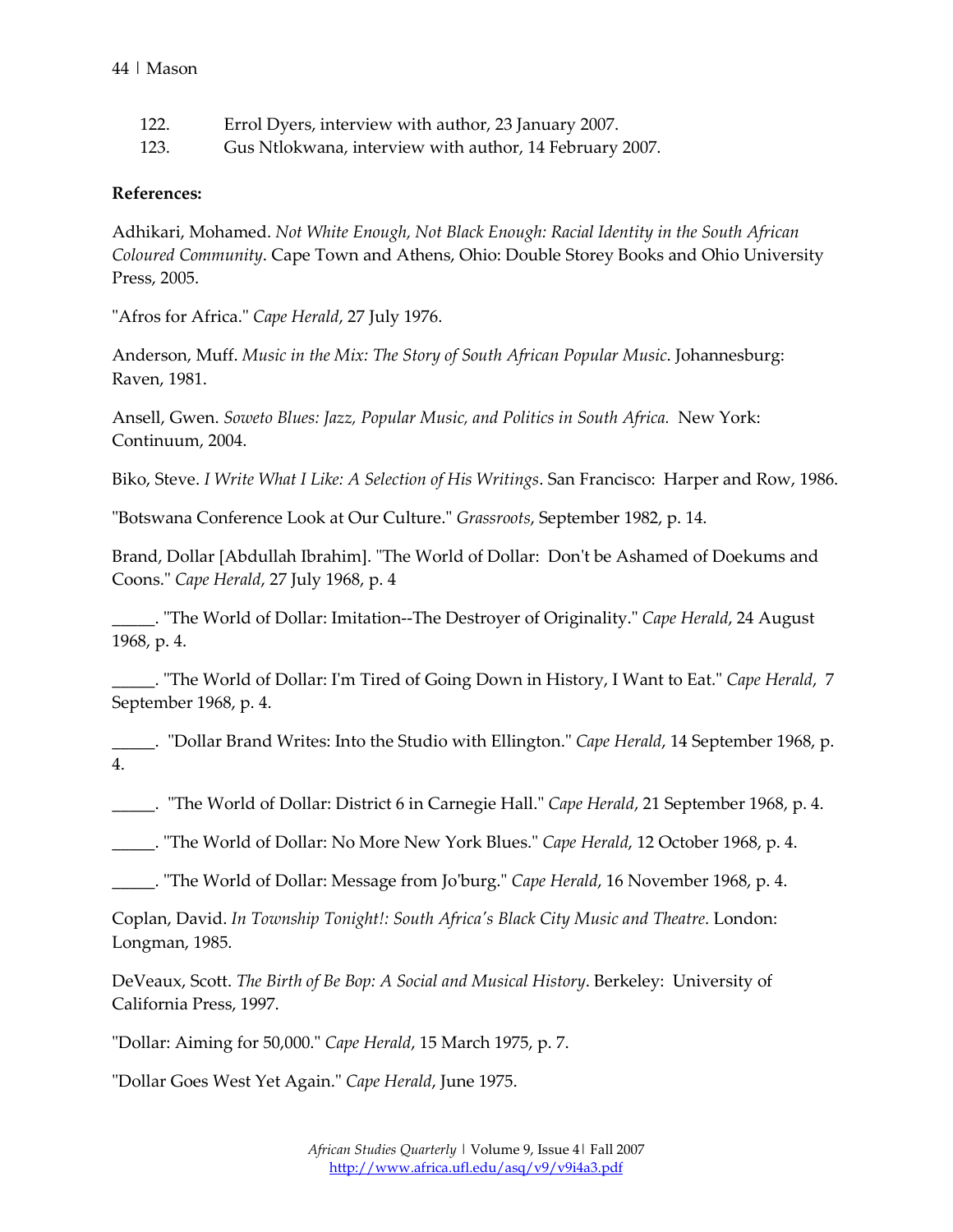"Dollar Starts School to Teach Islam, Jazz." *Cape Herald*, 7 September 1974, p. 3.

"Dollar's Farewell," *Drum*, June 1969, pp. 54-55.

"Dollar's Own Brand of Jazz Music." *The World*, 26 June 1974, pp. 8-9.

Donaldson, Andrew. "South Africa: Iconic SA Jazz Tune Alleged to Be a Rip-Off." *Sunday Times*, 16 July 2006.

Dyantyi, Benson. "Dollar Brand: Crazy? Genius? Beatnik?." *Drum*, December 1959.

Erasmus, Zimitri, ed., *Coloured by History, Shaped by Place: New Perspectives on Coloured Identities in Cape Town*. Cape Town: Kwela Books, 2001.

Floyd, Jr., Samuel A. *The Power of Black Music: Interpreting Its History from Africa to the United States*. New York: Oxford, 1995.

Fredrickson, George M. *Black Liberation: A Comparative History of Black Ideologies in the United States and South Africa*. New York: Oxford University Press, 1995.

"The Genius *We* Rejected." *Cape Herald*, 17 May 1969, p. 9.

Haupt, Adam. "Black Thing: Hip-Hop Nationalism, Race, and Gender in Prophets of da City and Brasse vannie Kaap." In Zimitri Erasmus, ed., *Coloured by History, Shaped by Place: New Perspectives on Coloured Identities in Cape Town*. Cape Town: Kwela Books, 2001.

Heyns, Jackie. "Is Dollar's Brittle Genius Cracking Up?" *Drum*, September 1968.

Hipcat, "So You Think You Know About... [sic] Soul." *Cape Herald*, 22 March 1969.

Horn, Andrew. "Festival of South African Arts."*African Arts*, 16, 2 (February 1983), pp. 78-9.

"If You Want to Get Ahead Get an Afro: But First You've Got to Get Your Hair to Grow." *Cape Herald*, 5 June 1976.

Jaggi, Maya. "The Sound of Freedom," *The Guardian*, 8 December 2001.

Jordan, Seth. "Abdullah Ibrahim: A Well-Known Brand Name." http:// www.worldmusiccentral.org/article.php?story =20030418171224830.

"Kippie--Sad Man of Jazz." *Drum*, December 1961, pp. 68-71.

Lawrence, Howard. "Dollar Brand Back in Cape Town." *Cape Herald*, 20 July 1968, p. 3.

Layne, Valmont. "A History of Dance and Jazz Band Performance in the Western Cape in the Post-1945 Era." Unpublished MA thesis, University of Cape Town, 1995.

Martin, Denis-Constant. *Coon Carnival: New Year in Cape Town, Past and Present*. Cape Town: David Philip, 1999.